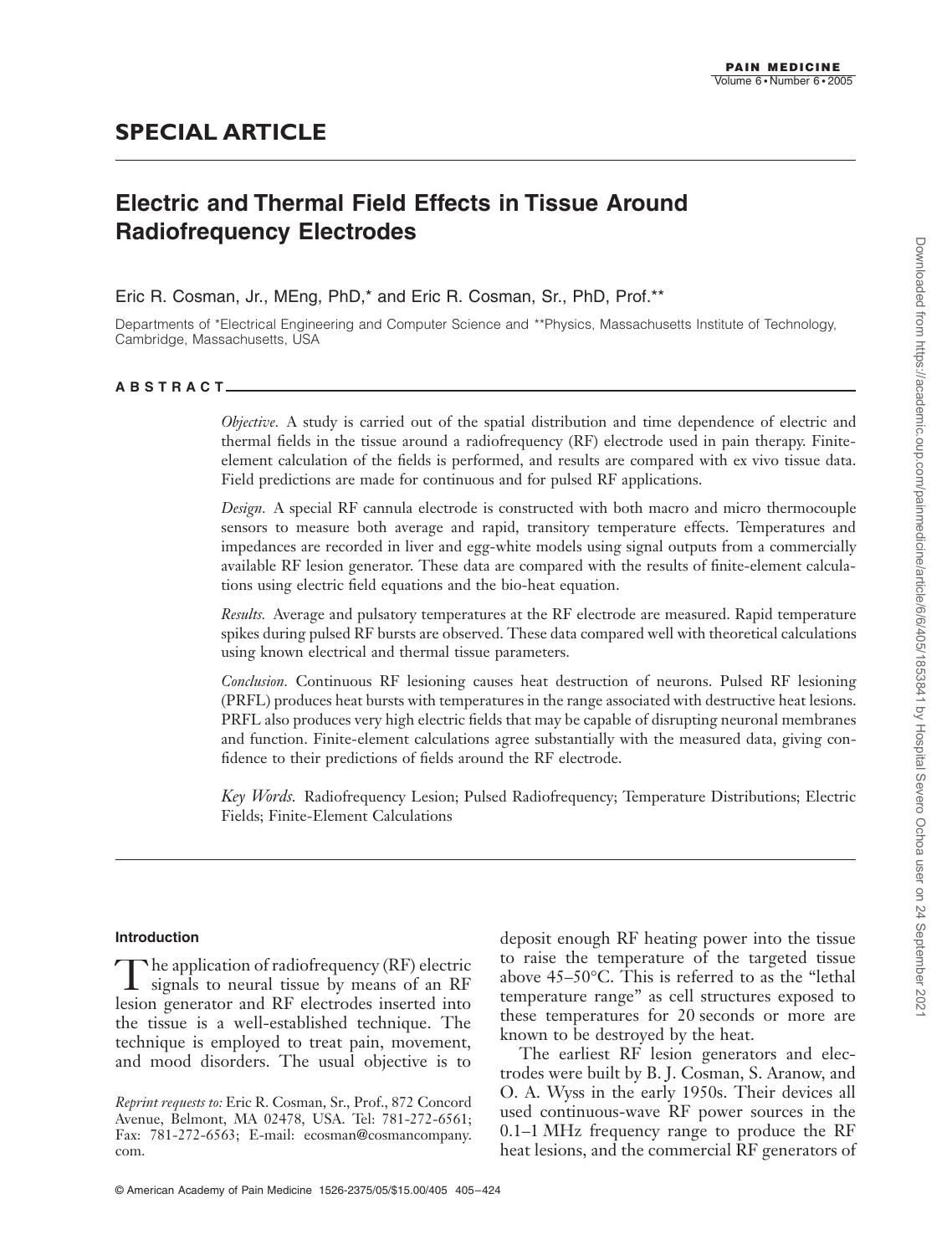today use that same frequency range. This method will be referred to here as CRFL, standing for "continuous RF lesioning." The practical aspects of the CRFL methods are now well established [1,2]. Its underlying physical principles and the expected size and shape of the RF heat lesions for different electrode geometries and temperatures are understood [3].

A more recent RF method for the treatment of pain applies short pulses of RF signals from an RF generator to the neural tissue through the RF electrode [4]. This is referred to here as PRFL, standing for "pulsed RF lesioning." Commercially available RF lesion generators provide PRFL signals with pulse durations ranging from 10 to 30 ms, and pulse repetition rates ranging from 1 to 8 Hz (pulses per second). The underlying RF frequency within each pulse is typically about 500 KHz, which is the same as for CRFL.

Because the RF pulse duration is only a small percentage of the time between pulses in PRFL, the average tissue temperature rise for the same RF voltage on the same electrode is less for PRFL than for CRFL. For the same reason, higher RF voltages can be applied to the electrode in PRFL than are commonly used in CRFL without raising the average tissue temperature near the electrode into the "lethal temperature range," that is, at or above 45–50°C. This has been the approach used by most clinicians performing PRFL. It has led to PRFL being loosely described by some as a "nonthermal lesion," or as a "nondestructive" process. The implied assumption is that heat is not causing any clinical effect or any destructive effect in PRFL, but rather that there are some other nondestructive agents that account for all effects seen from PRFL. The suggestion has been made that the other physical agents are the high electric fields and currents present in PRFL [4].

An objective of the present study is to put the understanding of the processes of CRFL and PRFL on a more quantitative footing based on the underlying physical mechanisms that are common to both. It is our view that during the RF pulses in PRFL, there should be temperature bursts in the tissue. We find them to exist and find their temperatures to extend into the "lethal temperature range" in some cases. This result draws into question the extent to which PRFL may be considered a totally "nonthermal lesion" or totally "nondestructive." To understand what effects high PRFL electric fields and currents may have on neurons, the magnitude of these quantities should be determined. We do this in the present study by

theoretical predictions using a physical model which we demonstrate to correctly describe measurable aspects of RF lesioning, such as tip temperatures, time dependencies, and impedances. We also calculate the magnitude of transmembrane potentials induced by the electric field. We discuss the possibility that these potentials may be capable of producing electroporation. We also discuss the possibility that they may produce ion channel rectification leading to low-level stimulation and thus long-term depression of nociception.

#### **Methods**

#### *The Calculation of the Electric and Thermal Fields*

The calculation of the electric field vector **E** around an RF electrode placed in a conductive, dielectric medium such as tissue is governed by Maxwell's equations. The E-field gives rise to electric forces on mobile ions in the tissue electrolytes which in turn produce the current density vector field **j** within the tissue given by:

$$
j = \sigma E
$$

where  $\sigma$  is the specific electrical conductivity of the tissue. At low RF frequencies of 500 KHz, the average power deposition density from ohmic friction is:

$$
P = \frac{0.5|\mathbf{j}|^2}{\sigma} = 0.5\sigma E^2
$$

where  $E$  is the amplitude of  $E$ , which is assumed to be oscillating with the RF frequency. The distribution of temperature *T* in the tissue can be calculated using the bio-heat equation:

$$
\rho C_{\rm p} \frac{\partial T}{\partial t} = 0.5 \sigma E^2 + \nabla \cdot (k \nabla T) + W_{\rm b} C_{\rm b} (T_{\rm b} - T)
$$

The left-hand side of the equation is the rate of change of the heat energy density, where  $C_p$  is the heat capacity per unit mass, and  $\rho$  is the mass density. The first term on the right is the power deposition density. The second term on the right side is the conductive heat loss per unit volume, where ∇ is the gradient operator, and *k* is the thermal conductivity. The third term on the right is the heat loss from blood convection, where  $W<sub>b</sub>$ is the mass flow density for blood,  $C<sub>b</sub>$  is the specific heat of blood, and  $T<sub>b</sub>$  is the normal blood temperature of 37°C.

The electric field **E** is calculated first and then put into the bio-heat equation to calculate *T*. The E-equation that governs **E** at RF frequency *f* is: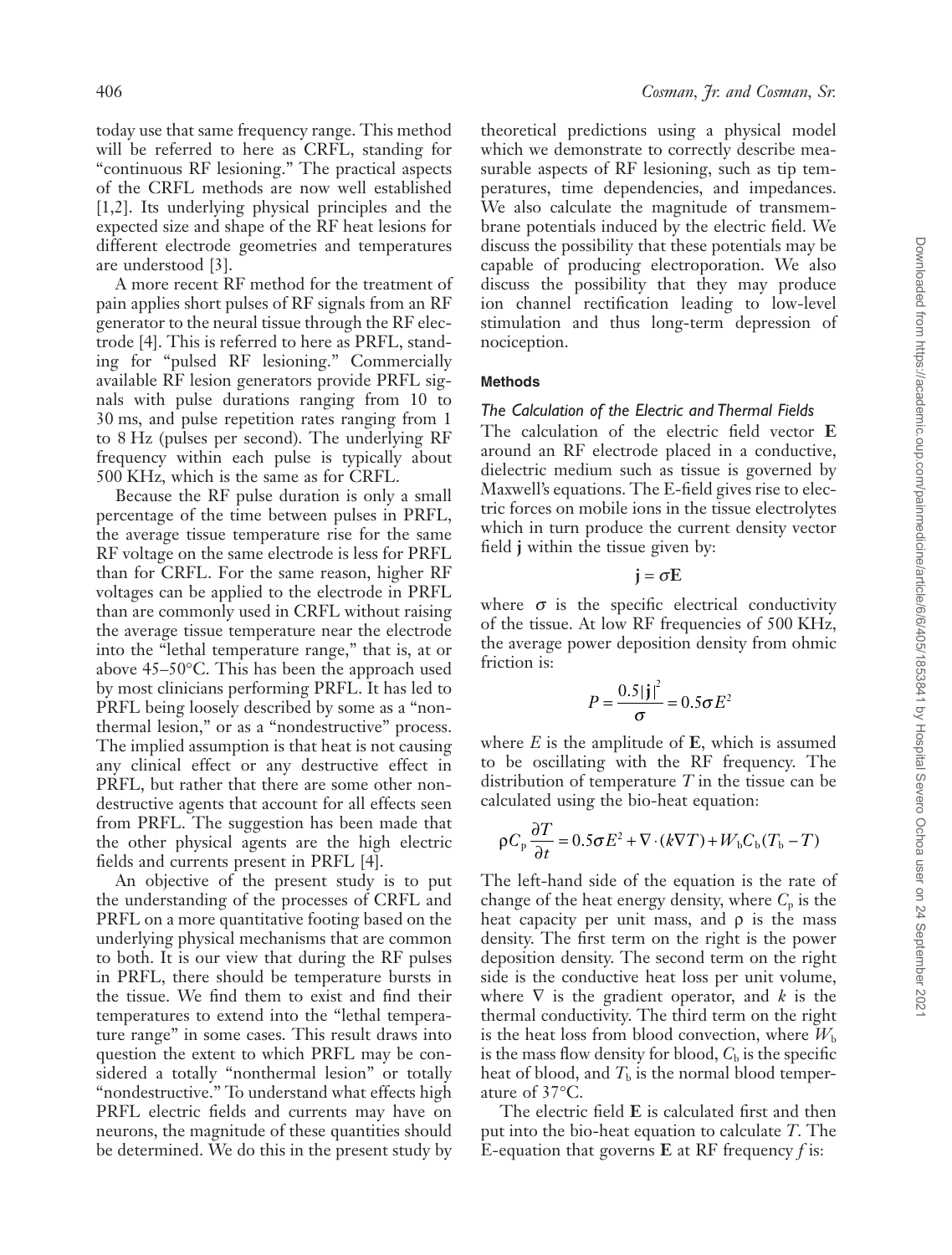## $abla$  · (σ + *i*ωεε<sub>0</sub>)**E** = 0

where  $i = \sqrt{-1}$ ,  $\omega = 2\pi f$  is the RF angular frequency,  $\varepsilon$  is the relative permittivity of the tissue, and  $\varepsilon_0 = 8.85 \times 10^{-12}$  Farads/m is the permittivity of free space. The E-field is oscillating at RF angular frequency ω, and in complex notation it is written:

$$
\mathbf{E}=E e^{i\omega t}\mathbf{u}
$$

where *E* is the amplitude of the E-field at each point in space, and **u** is the unit vector in the direction of **E**. The E-equation combines Gauss' Law and charge conservation in complex number notation. It does not account for currents induced by time-varying magnetic fields, which are negligible at low RF frequencies.

The E-equation is simplified by introducing the electric potential Φ from which **E** can be derived by:

#### $E = -\nabla \Phi$

The E-equation then becomes the Φ-equation:

$$
\nabla \cdot [(\sigma + i \omega \varepsilon \varepsilon_0) \nabla \Phi] = 0
$$

where  $\Phi$  is a complex number.

The Φ-equation can be solved for a given model of an RF electrode and its surrounding medium by finite-element methods with a computer program. The values of σ, ω, and ε are input parameters. The geometry of the electrode model imposes input boundary conditions. Electrical boundary conditions include the amplitude of Φ values being constant on the electrode tip surface (and equal to the RF voltage from the RF generator on the electrode), the  $\Phi$  values being constant (zero) at the reference surfaces far from the electrode, and the **E** vector being parallel to insulative surfaces (viz. the insulated shaft of the electrode).

The bio-heat equation can be solved for *T* also with finite-element methods, using **E** and the values of  $C_p$ ,  $\rho$ ,  $\sigma$ ,  $k$ ,  $W_b$ ,  $C_b$ , and  $T_b$  as input parameters.

Finite-element methods are well known [5]. Existing computer programs are available to solve the Φ, **E**, and bio-heat equations. Calculations here are performed using the program ETherm [6]. Physical and geometric parameters for these calculations are specified below.

#### *The RF Electrode*

To assess the validity of the RF field and temperature calculations, experimental measurements have been made of temperature, impedance, and

other electrical parameters associated with an RF electrode placed into beef liver and egg-white during application of CRFL and PRFL signals. The electrode system chosen was an SMK-C10-5 cannula of COTOP International (The Netherlands), which is commonly used for medial branch and dorsal root ganglion (DRG) RF treatments. It is a 22-gauge stainless steel cannula with 0.7-mm exposed tip diameter, 5-mm exposed tip length, and otherwise an insulated shaft. The tip has about an 18° bevel with sharpened distal point. In normal use, the SMK-TC thermocouple electrode of Radionics, Inc. (Burlington, MA), which comprises a 0.36-mm diameter stainless steel shaft with indwelling thermocouple, is inserted into the SMK cannula to measure tip temperature during RF lesioning.

In the present experiments, a second micro-TC thermocouple has been added as shown in Figure 1. Its purpose is to detect very fast tissue temperature changes at the sharpened point of the cannula bevel. The micro-TC sensor is fused to the sharpened point of the SMK cannula. The effective volume of the micro-TC sensor, which is the combined volume of thermocouple material and cannula point volume to which it is attached, is  $0.05 \times 0.05 \times 0.04$  mm<sup>3</sup> or  $10^{-4}$  mm<sup>3</sup>. The micro-TC is in direct contact with the heated tissue. In contrast, the macro SMK-TC sensor is typically inside the bevel tip margin (and thus not in direct contact with tissue), and it is surrounded by the 22-gauge SMK-C10-5 cannula tubing. Its effective thermal sensing volume is approximately  $0.5 \text{ mm}^3$ , which is about 5,000 times larger than the micro-TC volume. Thus, it is expected that the SMK-TC sensor will have at least a 1,000 times slower



**Figure 1** A diagram in section view through the RF electrode used in the liver and egg-white measurements of *Z* and *T*. The SMK-TC(10) cannula with 5-mm exposed tip is commonly used for RF pain procedures. The SMK-TC is also standard and is a macro-TC thermocouple to detect average temperatures. The micro-TC is added to detect rapid *T*-spikes during PRFL. RF = radiofrequency; PRFL = pulsed RF lesioning.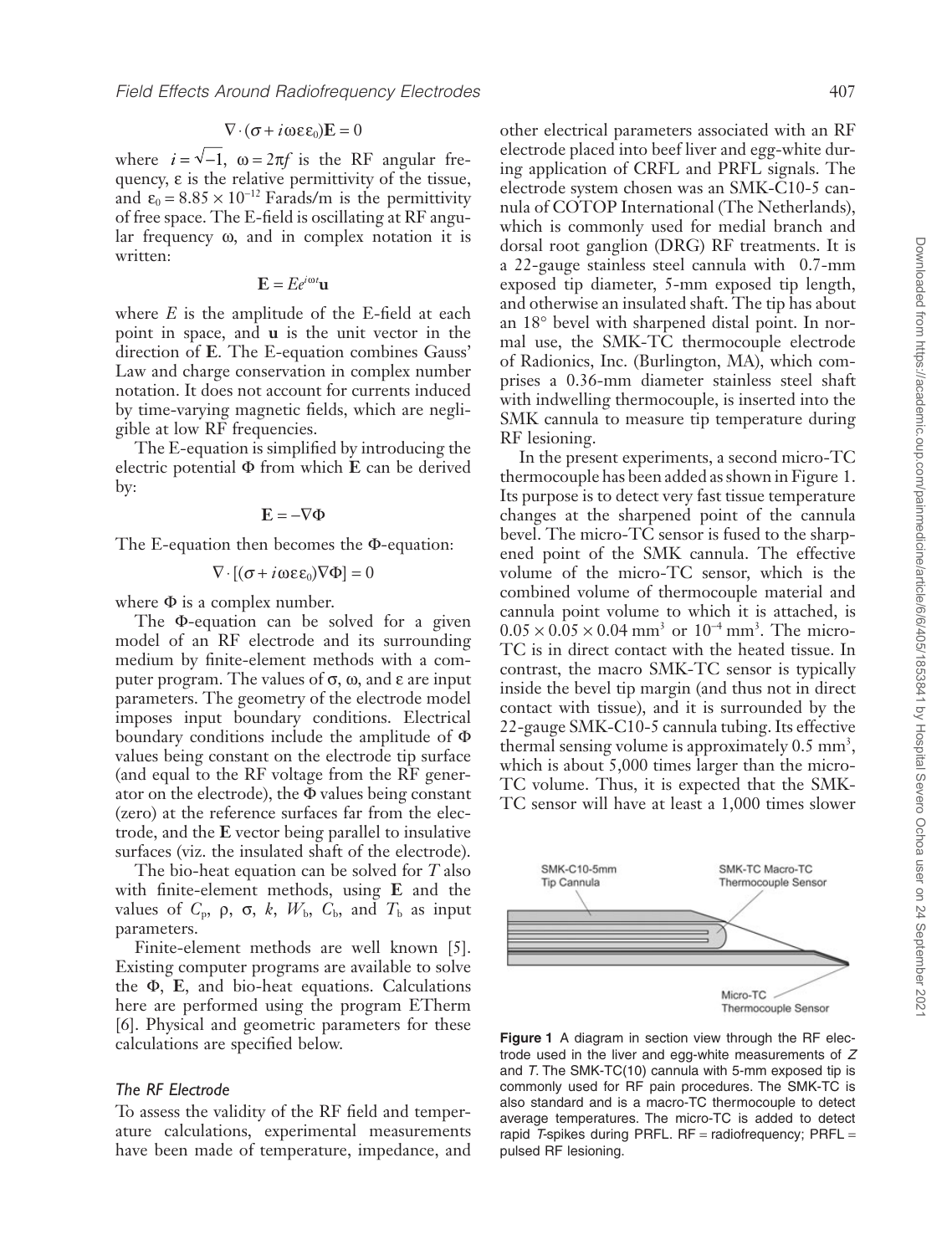

**Figure 2** A schematic diagram of the experimental setup for measuring the average temperature from the SMK-TC macro-TC thermocouple and the rapid heat spikes from the micro-TC thermocouple during RF application with the SMK-C(10)-5 mm electrode in ex vivo liver.  $RF = radiof frequency$ .

thermal response time than the micro-TC sensor and will be incapable of detecting millisecond temperature changes anticipated in PRFL.

#### *The Electrical and Thermal Measurements*

To simulate the electrical environment encountered in living neural tissue, measurements were made in fresh beef liver and in egg-white. The liver has a cellular matrix with known σ and ε values in a similar range to soft tissue near and in the spinal nerve and medial branch. The egg is more similar to bodily electrolytes such as CSF or intracellular fluids.

Figure 2 shows the experiment setup used for the liver measurements. The SMK-C10-5 cannula, modified with the micro-TC sensor, is inserted into a slab of liver approximately 5–6 cm thick and  $10 \times 10$  cm<sup>2</sup> in area. RF output is supplied to the cannula by an RFG-3C Plus RF lesion generator (Radionics, Inc.). The usual C112-TC cable connection is made to the SMK cannula, and reference connections are made to stainless steel plates on the top, bottom, and sides of the liver slab. Two rapid thermocouple readout circuits, TC1 and TC2, measure the temperatures for the micro-TC and the macro-TC SMK-TC thermocouples, respectively. The TC1 and TC2 readings are displayed on a Tektronix oscilloscope. The TC1 and TC2 recordings and the values of RF voltage *V*, RF current *I*, and impedance *Z* as displayed by the RFG-3C Plus lesion generator were recorded for each measurement session.

The setup for the egg-white measurements was similar to that in Figure 2, except that a Nikon microscope with ×40 power with a SONY CCD

color video camera display and a SONY color video frame capture printer were used to visualize and record evidence of temperature features.

Because the comparison of the calculated versus the measured heat spikes in PRFL depends sensitively on impedance, an independent measurement of *Z* was made using the setup in Figure 3. A nonreactive reference resister *R*ref was put in series with the electrode and tissue load impedance *Z*, and the amplitudes of voltages  $V_1$  and  $V_2$ were measured. The impedance is then:

$$
Z = R_{\text{ref}} \frac{V_2}{V_1}
$$

The phase angle  $\theta$  between  $V_1$  and  $V_2$  can be non-negligible for cellular tissues at  $f = 500$  KHz, and θ was also measured here. The resistive component *R* of the tissue (load) impedance *Z*, which is relevant to calculate heat spike amplitude in PRFL, can then be determined by:

#### *R* = *Z* cos θ

A consistency check of the field calculations is that the measured value of *Z* should agree with the value calculated assuming tissue conductivity σ and permittivity ε. Further, the calculated and measured heat spikes in PRFL should agree and be proportional to  $V(\text{peak})^2/2R$ , where  $V(\text{peak})$  is the peak RF voltage on the electrode.

## *Finite-Element Model Parameters*

The SMK-C10-5 electrode model used in the calculations is shown in Figure 4. The stainless steel



**Figure 3** A schematic diagram of the system for measuring the complex impedance of a sample load *Z*, which here is liver or egg-white.  $R_{ref}$  is the reference, resistance, the circles near  $V_1$  and  $V_2$  represent their readings by an oscilloscope, and  $V_{RF}$  is the RF voltage source. RF = radiofrequency.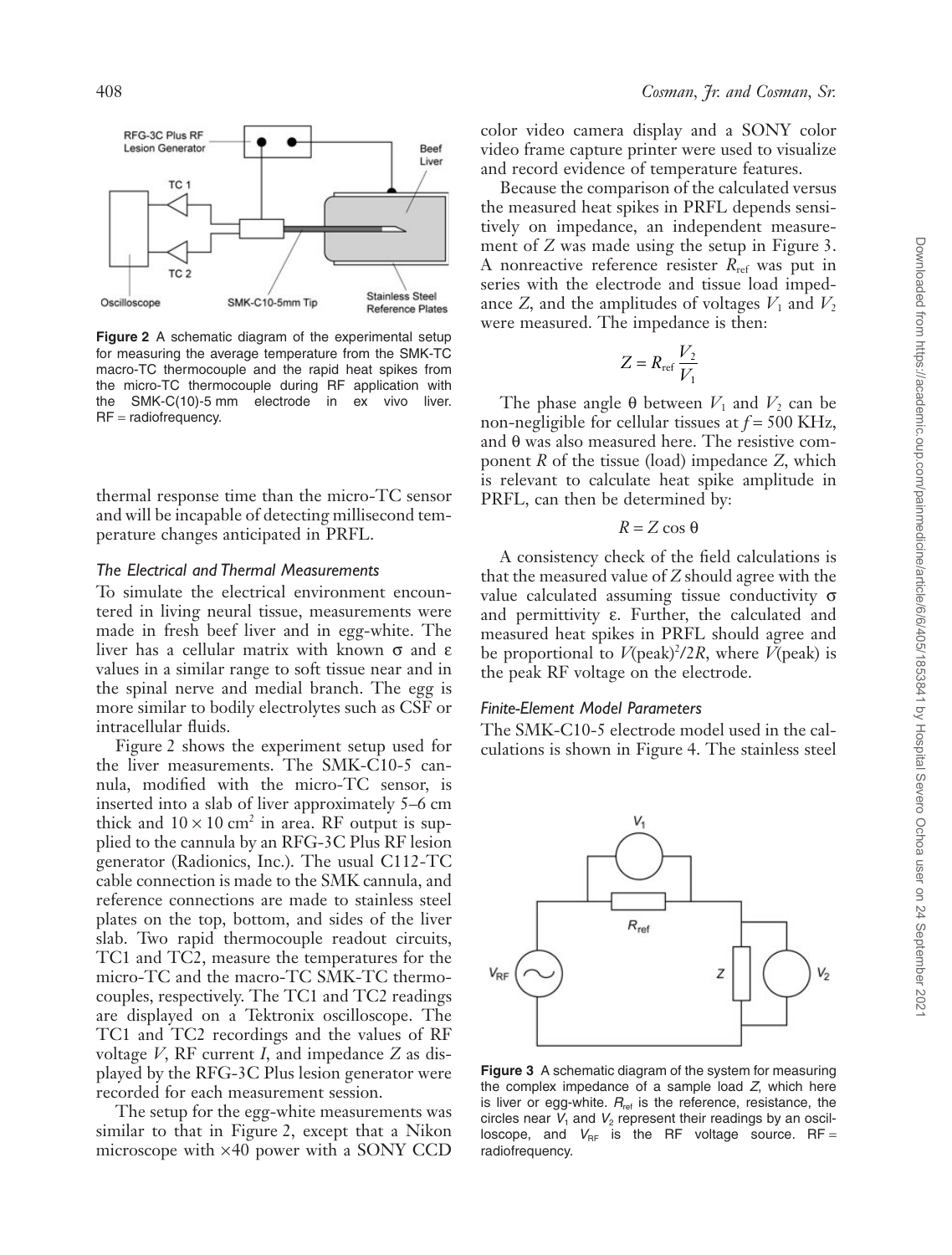

**Figure 4** A schematic diagram of the electrode and tissue model used in the finite-element calculations. A reference surface with fixed potential of zero is located on a closed rectangular perimeter well outside the field of view.

shaft has an outer diameter of 0.7 mm like the SMK cannula. The calculation is for rotational symmetry, so the SMK cannula bevel is simulated by a conical point with 18° included angle. A finite point radius of 0.05 mm is assumed to avoid an infinite singularity, although this radius is arbitrary and does not strongly affect the calculated results. The exposed RF tip is 5 mm long, and the insulation is 0.05 mm thick. The steel shaft is modeled as a solid because the SMK cannula is used with the SMK-TC steel tubing within it, approximating a solid metal interior space. The metal is an equipotential, and the value of  $\Phi$  is fixed throughout the metal at the RF voltage output *V* of the RF generator.

The electrical and thermal parameters for the model materials in the liver and egg-white calculations are shown in Table 1. The units are shown in the table, and throughout this article if a parameter is given without units, it is assumed to have units as shown in Table 1.

#### **Results**

#### *Impedance Measurements*

Measurement of impedance magnitude *Z*, phase angle  $θ$ , and resistance *R* of the electrode in liver and egg-white provide a global check on the validity of model calculations and are necessary to compute E- and T-fields. The RFG-3C Plus generator displays *Z* at 50 KHz (referred to here as  $Z_{3C}(50)$ ). It also displays *V*(rms) and *I*(rms) (rms means rootmean-square value) at 512 KHz for CRFL, and because  $Z = V(rms)/I(rms)$ , this provides a value of *Z* at 512 KHz (referred to here as  $Z_{3C}(V/I)$ ). Some

variability in the measured values is seen because of the position of the electrode in the liver and egg-white. At  $T = 20^{\circ}$ C,  $Z_{3C}(50)$  typically ranged from 450 to 650  $\Omega$  in liver and 115 to 120  $\Omega$  in egg-white. Typically,  $Z_{3C}(50)$  is 1.1–1.3 times  $Z_{3C}(V/I)$ , both for liver and egg-white. This difference is accounted for in part because *Z* at 512 KHz should be higher than *Z* at 50 KHz; however, some inaccuracies exist in the RFG-3C Plus measurement algorithm for  $Z_{3C}(50)$  and  $Z_{3C}(V/I)$ , and they contribute to the difference.

The more precise and reliable method of measuring impedance described in the Methods section also determines *Z* at 512 KHz (referred to here as  $Z_m(512)$ ). For liver, some variation in *Z*m(512) values are also seen depending on the electrode position in the liver and the ambient liver temperature. For the SMK-C(10) electrode with 5 mm tip at  $T = 20$ °C,  $Z_m(512)$  was measured to be 220–350 Ω. On the average,  $Z_{3C}(50)$  is 1.6– 1.9 times  $Z_m(512)$  for liver.

For egg-white at  $T = 20^{\circ}C$ ,  $Z_{3C}(50)$  is 115– 120 Ω,  $Z_{3C}(V/I)$  is 98–105 Ω, and  $Z_{m}(512)$  is about 110 Ω. Thus,  $Z_{3C}(50)$  is about 1.15–1.2 times  $Z_{3C}(V/I)$ , and  $Z_{3C}(50)$  is about 1.1 times  $Z_{m}(512)$ .

For liver, the phase angle  $\theta$  between the pure resistance *R* and the complex vector **Z** is measured to be about 30°−40°, so *R* is 0.76–0.86 times *Z*; that is, in this data, *R* is about 176–280 Ω for liver. The positive  $\theta$  phase angle in liver is a direct evidence of the liver cell membrane and results from the membrane's capacitive reactance. The measured θ value of 30°–40° is consistent with the value of 27° measured by Ludt and Herrmann [7].

**Table 1** Input parameters to the finite-element calculations

| Material                                                                                                                                                                          | Quantity                                                                                                                                                                          | Value                                           | (units)                                                              |
|-----------------------------------------------------------------------------------------------------------------------------------------------------------------------------------|-----------------------------------------------------------------------------------------------------------------------------------------------------------------------------------|-------------------------------------------------|----------------------------------------------------------------------|
| Liver<br>$C_{\rm o}$ , heat capacity<br>p, density<br>σ, electrical conductivity<br>$\varepsilon$ , relative permittivity<br>$k$ , thermal conductivity<br>$Wb$ , blood perfusion |                                                                                                                                                                                   | 3,400<br>1,000<br>$0.29*$<br>2,000<br>1.2<br>10 | J/kg °C<br>kg/m <sup>3</sup><br>S/m<br>W/m °C<br>kg/m <sup>3</sup> s |
| Insulation                                                                                                                                                                        | $C_{\scriptscriptstyle{\Omega}}$ , heat capacity<br>$\rho$ , density<br>$\sigma$ , electrical conductivity<br>$\varepsilon$ , relative permittivity<br>$k$ , thermal conductivity | 3,400<br>800<br>0<br>2.7<br>0.01                | J/kg °C<br>kg/m <sup>3</sup><br>S/m<br>W/m °C                        |
| Stainless steel                                                                                                                                                                   | $C_{0}$ , heat capacity<br>p, density<br>$k$ , thermal conductivity                                                                                                               | 500<br>7,900<br>15                              | J/kg °C<br>$\rm k g/m^3$<br>W/m °C                                   |

\* This value was used for all PRFL calculations. For CRFL calculations shown in Figure 8, an effective  $\sigma$ (eff) = 0.38, 0.44, and 0.47 was used to calculate the average temperature increase ∆*T*(avg) after 120 seconds for the cases  $V(rms) = 7$ , 13, and 16 V, respectively.

CRFL = continuous radiofrequency lesioning; PRFL = pulsed radiofrequency lesioning.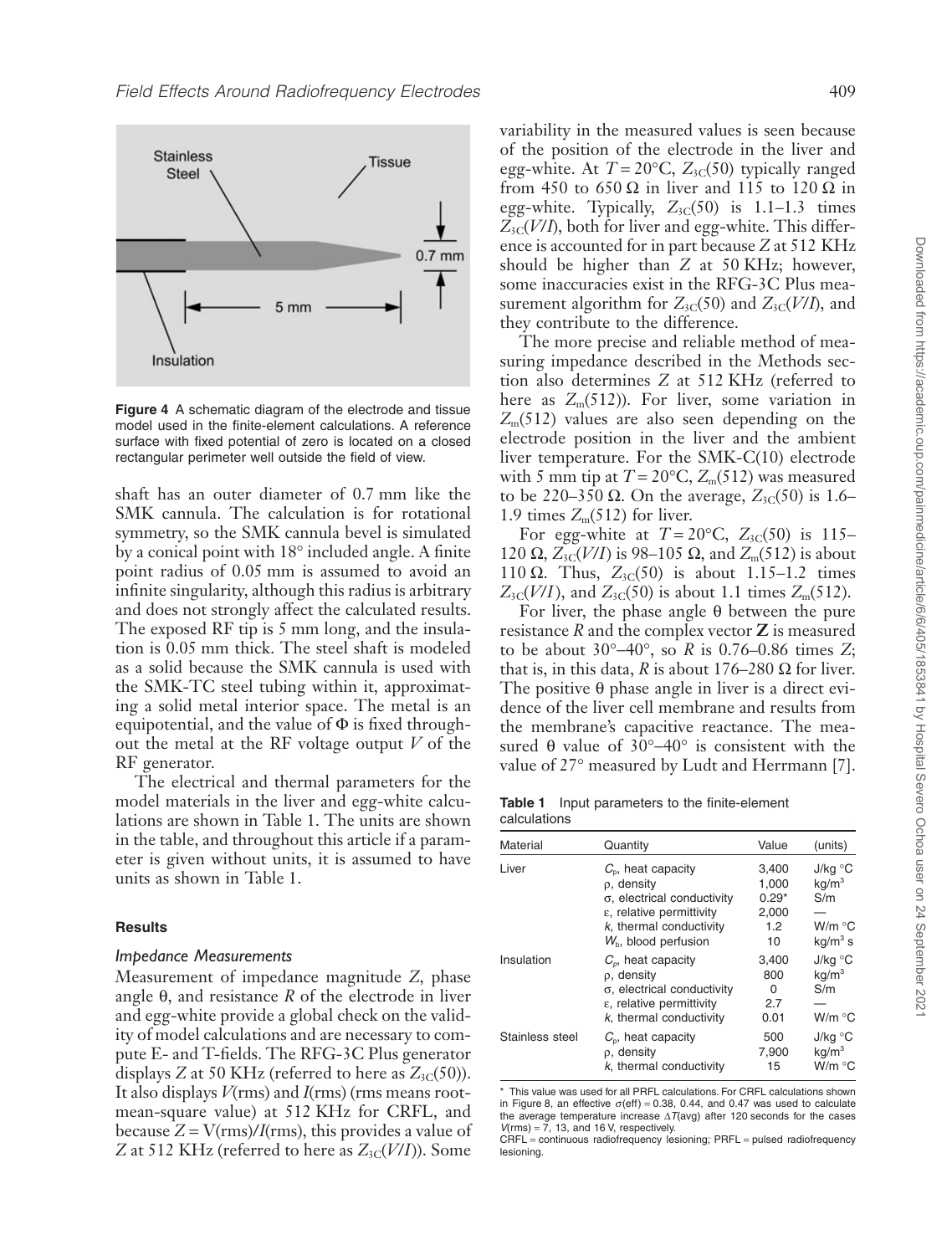For neural tissue, θ will differ from that of liver because of the different cell geometry.

For egg-white, the measured phase angle  $\theta$  is zero. This is because there are no cells (and therefore no cell membranes) in egg-white, and the impedance is purely resistive.

For liver, the calculated value of *R* using  $\sigma = 0.29$  and  $\varepsilon = 2{,}000$  is  $R = 276 \Omega$ . This is in good agreement with the measured values of *R,* which was in the range  $176-280 \Omega$ . The assumed value of  $\sigma$  = 0.29 is also in good agreement with the published value of  $\sigma$  = 0.3 at 20°C reported by Foster and Schwan [8] at 500 KHz.

It is well known that *R*,  $\sigma$ , *k*, and  $C_p$  are temperature-dependent. This is obvious from clinical experience where to hold a fixed *T* at the electrode in a CRFL or a PRFL application, the RF voltage *V* must be steadily decreased. This is to stabilize the power  $P = 0.5 V(\text{peak})^2/R$ . Evidently, *R* is decreasing with increasing  $T$  and therefore  $V^2$ must be decreased to maintain *P* and *T* approximately constant.

Cosman et al. [9] have measured the *Z* versus *T* curves for RF electrodes in saline, ex vivo beef, egg-white, and in vivo brain. The value of *Z* at a given electrode temperature is an integration of tissue impedances at different temperature zones around the electrode. Thus, an exact relationship of  $Z$  to  $\sigma$  is not simple. The full time- and spacedependent variation of input parameters is not done in the present calculation. Instead, an effective value of  $\sigma$  for different equilibrium temperatures *T*, designated  $\sigma$ (eff), is assumed to be constant in the bio-heat equation to compute variations in *T* as a function of distance and time. For example, in calculating CRFL asymptotic lesions and for asymptotic temperature  $T_A$  after  $t = 120$  seconds, a  $\sigma$ (eff) is assumed constant during the lesion time, and  $\sigma$ (eff) is increased with increasing  $T_A$ .  $\sigma$ (eff) is assumed to have an approximate  $T_A$ -dependence proportional to  $1/Z(T_A)$ where  $Z(T_A)$  is determined in [9]. The result for liver is:

$$
\sigma(eff) \approx 0.29 + 0.0051(T_A - 20)
$$

where the constant 0.29 is fixed by  $\sigma(\text{eff}) = 0.29$ at 20 $\degree$ C as determined here, and units of  $\sigma$ (eff) being S/m. The values of  $k$  and  $C_p$  are assumed to be constant in this study. In the PRFL calculations, a fixed  $\sigma(\text{eff}) = 0.29$  is used.

*The Average Electric and Thermal Fields in the Liver* Figure 5 shows the electric field calculated from the above E-equation. The distribution of lines indicates the direction of the **E** vector, and the color tones indicate the magnitude E corresponding to the calibration in V/m units. The peak RF voltage  $V(\text{peak}) = 45 \text{ V}$  is maintained on the electrode. The **E** vectors stream outward essentially radially and perpendicular to the electrode axis near the cylindrical mid-section of the tip, and their intensity *E* falls off with the 1/*r* dependence (*r* being the radial distance from the axis) near the cylinder. *E* tends to be intense at sharp points, sharp edges, end points, and boundaries insulation. This is evident in Figure 5 where *E* is stronger at the two ends of the tip. This is in part because like-charges aggregate on the metal surface during each RF voltage swing. Because likecharges are mutually repulsive, they concentrate at locations of farthest separation, that is, at the ends of the tip. Furthermore, at the pointed tip the curvature of the metal boundary is much higher, resulting in larger potential gradients ∇Φ and thus the most intense electric fields. Note that near the insulation edge, **E** bunches up and curves over longitudinally so that **E** and **j** are parallel to the insulated shaft in order that no current **j** can pass normally to and thus into the insulation. The pattern of the **E** vectors in a homogeneous medium will not change significantly with  $V$ ,  $\sigma$ ,  $\varepsilon$ , or for CRFL or PRFL modes. However, the intensities *E* of the **E** vectors scale are essentially in direct proportion to the RF voltage *V*.



**Figure 5** The directional pattern and intensity distribution of the E-field predicted by model calculation. The assumed RF voltage on the electrode is 45 V. The color intensity scale is shown at the bottom in units of V/m.  $RF =$  radiofrequency.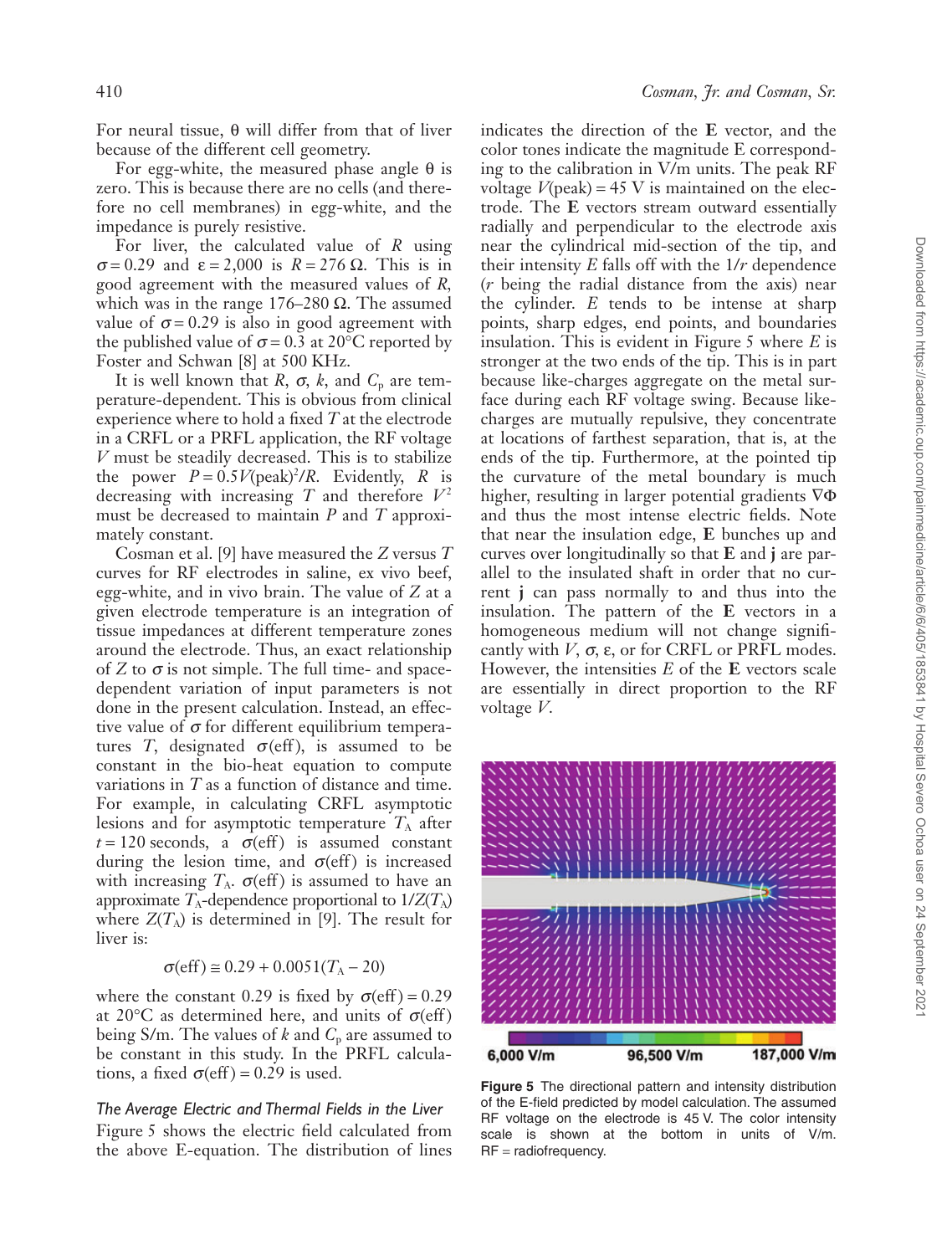Figure 6 shows the average thermal field in liver calculated with the bio-heat equation. The color indicates temperature, and the color scale is shown on the left. To compare CRFL and PRFL, typical RF voltages of  $V(rms) = 13 \text{ V}$  for CRFL and  $V$ (peak) = 70 V for PRFL are used. An ambient  $T = 37^{\circ}$ C is used. The temperature T-fields for CRFL are shown in the upper half of each figure, and the T-fields for PRFL are shown in the lower half.

The calculated increase in temperature *T* for CRFL at *t* = 10, 30, and 60 seconds after output *V* is turned are shown in Figure  $6(A)$ ,  $(B)$ , and  $(C)$ , respectively. In Figure 6(D), a line is shown which corresponds to the calculated 50°C isotherm. For CRFL with  $V(rms) = 13 \text{ V}$ ,  $E = 19,100 \text{ V/m}$  on the mid-point surface of the electrode, and  $E = 2,500$  V/m at a lateral point on the 50 $\degree$ C isotherm. Inside the SMK cannula  $T = 64^{\circ}$ C at 60 seconds as would be measured by the SMK-TC probe. The 50°C isotherm is approximately the border of the heat lesion volume, because inside that isotherm,  $T > 50^{\circ}$ C and all tissues are destroyed, although if  $T = 45^{\circ}$ C is considered to

be the lethal threshold, the heat lesion border would extend out further.

Figure 6 agrees with existing knowledge about CRFL lesion shapes [3]. The isotherms are prolate-ellipsoids of revolution for which the major axis (electrode axis) and minor axis (lateral radius) depend on electrode dimensions and RF voltage. The 50°C isotherm extends forward about 1 mm beyond the tip point and about the same distance backward from the insulation margin. Laterally, the 50°C isotherm extends about 2 mm from the axis. Thus, the lesion size to the 50°C isotherm is 4 mm wide and 7 mm long. Defining the lesion volume at the 45°C isotherm would increase those dimensions by about 1 mm. At higher voltage *V*, the 50°C isotherm approaches sphericity, provided *T* at the electrode does not exceed 100°C.

The size of the 50°C isotherm, that is, the RF lesion volume, grows with time for RF voltage *V*. It approaches its equilibrium (or asymptotic) size in about 60–120 seconds for electrodes of the size of the SMK electrode. Leaving the *V* on for longer than that will not significantly increase the lesion size. The width of the 45–50°C isotherm calcu-



**Figure 6** The calculated average temperature distributions are shown at  $t = 10$ , 30, and 60 seconds after applying RF voltage for the CRFL case (upper half of each figure) and for the PRFL case (lower half of each figure), Figure 6(A), (B), and (C), respectively. For CRFL the *V*(rms) = 13 V, and for PRFL the *V*(peak) = 70 V. The 50°C isotherm line is shown in Figure 6(D) and *E* values are indicated at selected positions. RF = radiofrequency; CRFL = continuous RF lesioning; PRFL = pulsed RF lesioning.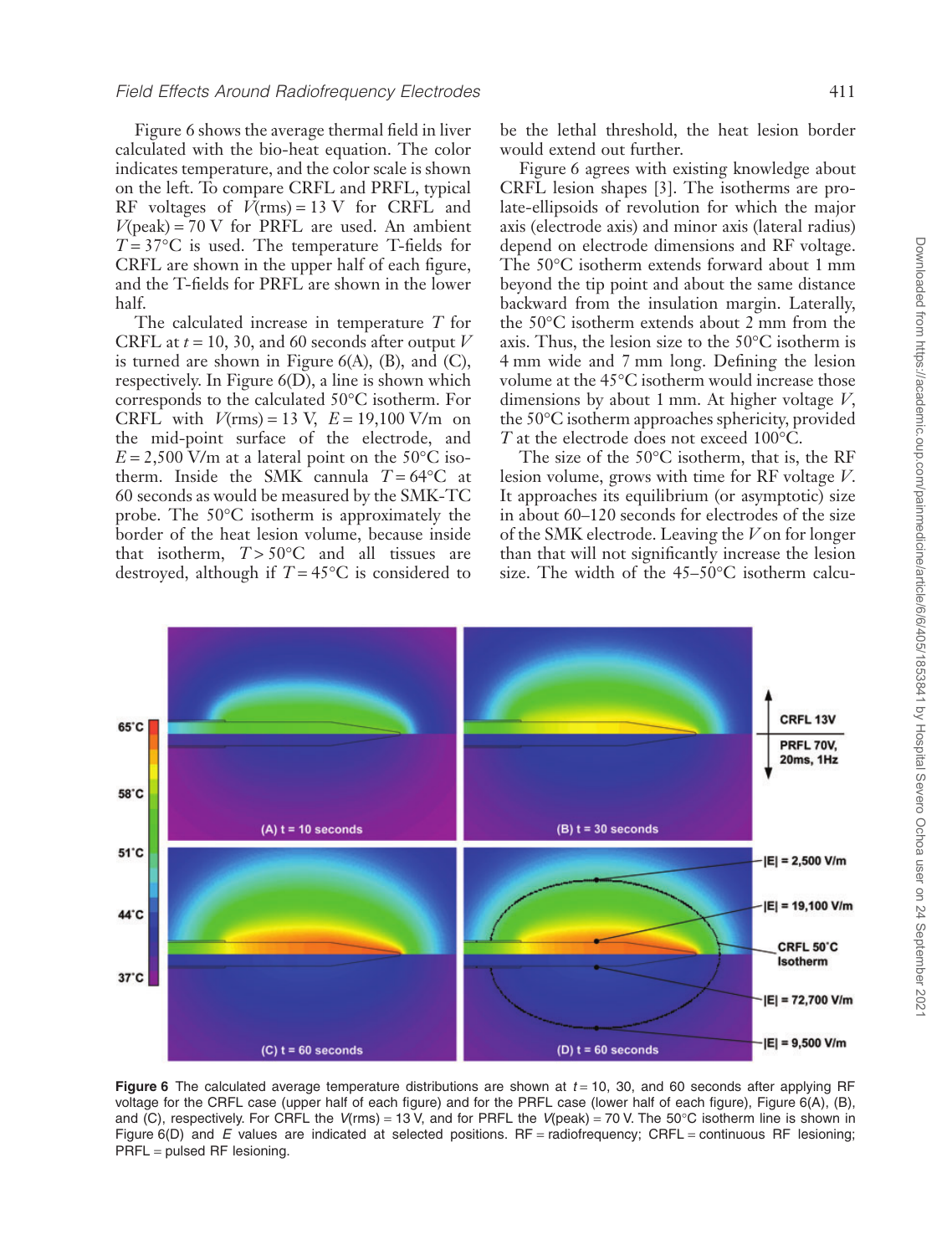

**Figure 7** A photograph of the color-change in liver following a CRFL exposure using an SMK-TC(10)-5 mm electrode that is seen in the liver. The color change border represents an isotherm line. CRFL = continuous radiofrequency lesioning.

lated here is about 50% larger than data shown from postmortem studies in the brain [2]. This could easily be accounted for by the smaller  $\sigma$  for liver versus brain, by tissue shrinkage years after lesioning, and by an additional decrease of size of 15% estimated from in vivo blood perfusion (see Figure 16 below).

Figure 6 also shows the average temperature in liver for the PRFL case (the lower half of each figure). For peak RF voltage  $V$ (peak) = 70 V, pulse duration  $D = 20$  ms and pulse repetition rate  $N = 1$  Hz, there is only about a 5 $\degree$ C increase in the average *T* near the electrode after  $t = 60$  seconds. This is consistent with PRFL average temperature increases in often-used clinical practice. Of significance are the very much stronger E-fields in the PRFL versus CRFL case. At the same medial and lateral distances, as noted for the CRFL case, the electric fields for PRFL are *E* = 72,700 V/m at the mid-tip surface and  $E = 9,500$  V/m at a lateral distance of about 2.2 mm. These are over 3.8 times the value for the CRFL case discussed above.

Figure 7 is a photograph of the CRFL heat lesion shape in ex vivo liver using a SMK-C10 cannula with 5 mm tip,  $V(rms) = 20 \text{ V}$ , and *t* = 120 seconds. The ambient liver temperature of 21°C and the temperature at which liver changes color are unrelated to the 45–50°C lesion point in neural tissue. However, Figure 7 shows that the shape of this particular color-change isotherm in liver agrees qualitatively with the predictions in Figure 6.

Figure 8 shows the average temperature *T*(avg) measured by the SMK-TC sensor in the electrode



**Figure 8** Average temperature versus time measurements for various fixed CRFL *V*(rms) settings using the SMK- $TC(10)-5$  mm electrode in liver.  $CRFL =$  continuous radiofrequency lesioning.

tip versus time for several values of *V*(rms). The voltage is increased manually and rapidly to *V*(rms) and held constant for 120 seconds. Two curves for  $V(rms) = 16$  V are shown in different ambient liver temperatures of  $T = 26^{\circ}$ C and  $T = 34$ °C, corresponding to starting impedances of *Z* = 500 Ω and *Z* = 448 Ω, respectively. The curves are not simply parallel and offset by 8°C, but rather diverge by 15 $\degree$ C at  $t = 120$  seconds. This indicates a nonlinear *T*-dependence of parameters such as  $\sigma$  and k. The measured change ∆*T*(avg) in *T*(avg) from its starting value after 120 seconds is given in Table 2, along with the calculated values of ∆*T*(avg) assuming the listed  $\sigma$ (eff) values. The agreement for  $\Delta T$ (avg) is good, and  $\sigma$ (eff) is close to the guideline formula given above.

**Table 2** Calculated and measured temperature rises for **CRFL** 

| <b>RMS</b><br>Voltage<br>(V) | $\sigma$ (eff)<br>Electrical<br>Conductivity<br>(S) | Calculated<br>$\Delta T(\text{avg})$ at<br>120 seconds<br>(°C) | Measured<br>$\Delta T(\text{avg})$ at<br>120 seconds<br>(°C) |
|------------------------------|-----------------------------------------------------|----------------------------------------------------------------|--------------------------------------------------------------|
| 13<br>16                     | 0.38<br>0.44<br>0.47                                | 6.8<br>27.7<br>44.8                                            | 26<br>41, 48                                                 |

CRFL = continuous radiofrequency lesioning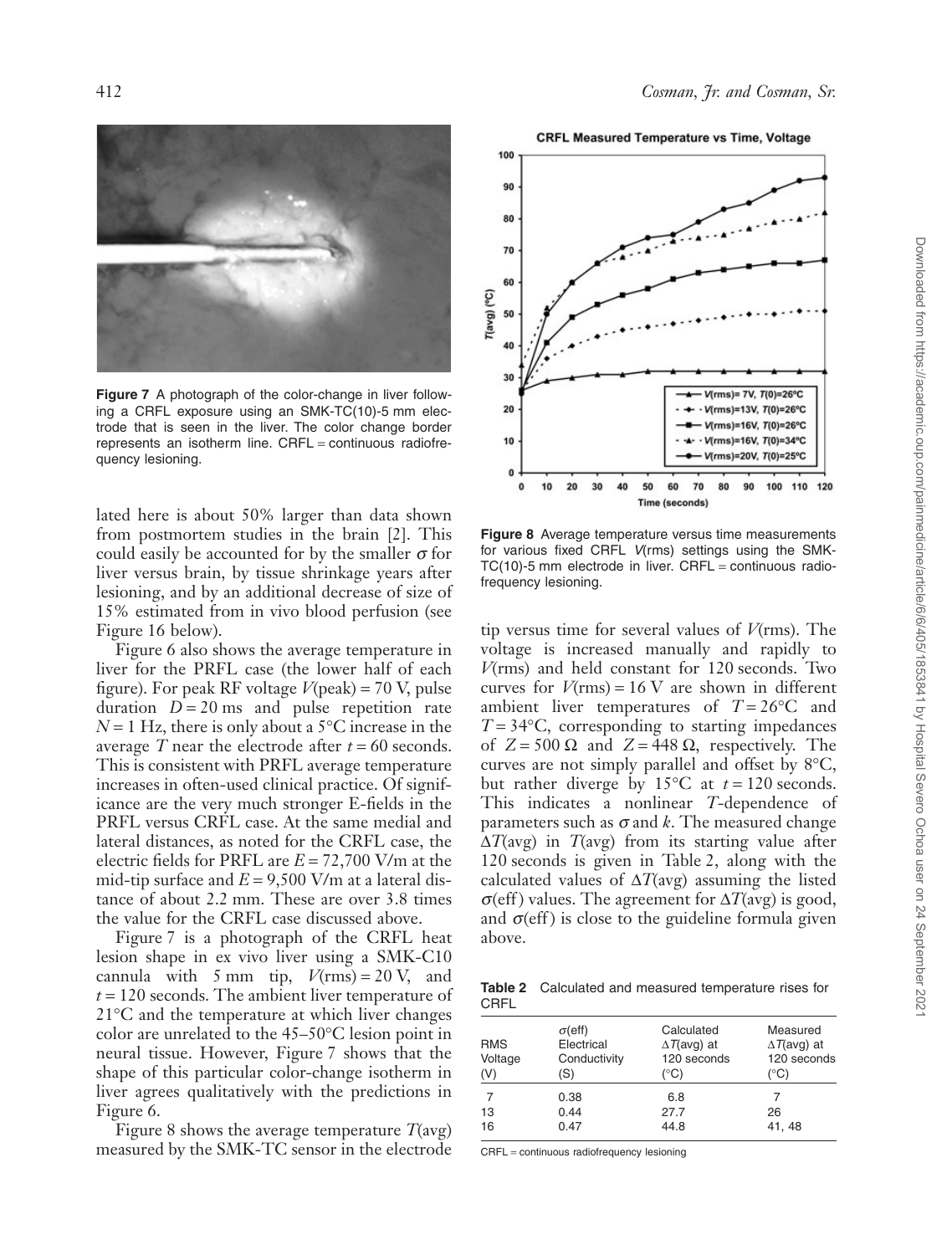

**Figure 9** Average temperature versus time measurements for fixed PRFL *V*(peak) settings using the SMK-TC(10)- 5 mm electrode in liver. PRFL = pulsed radiofrequency lesioning.

Figure 9 shows the average tip temperature change ∆*T*(avg) versus time *t* measured for PRFL in liver. The RF parameters for the three cases are:  $V(\text{peak}) = 90 \text{ V}, D = 10 \text{ ms}, \text{ and } N = 1 \text{ Hz};$  $V(\text{peak}) = 70 \text{ V}, D = 20 \text{ ms}, \text{ and } N = 1 \text{ Hz}; \text{ and}$  $V(\text{peak}) = 50 \text{ V}, D = 20 \text{ ms}, \text{ and } N = 2 \text{ Hz}.$  The ∆*T*(avg) at 120 second are: 5.7°C, 6.0°C, and 7.0°C, respectively. Each case would be acceptable in the common clinical paradigm in which *V*(peak) is set to maintain the tip temperature at 42–44°C for 60–120 seconds, that is,  $\Delta T(\text{avg}) = 5-7$ °C above 37°C. Table 3 shows the calculated and the measured values of ∆*T*(avg) for PRFL in liver for various parameters and using a constant  $\sigma(\text{eff}) =$ 0.29; the agreement is qualitatively reasonable.

*Hot Flashes and Hot Spots During PRFL Pulses in Liver* The electric field and temperature distributions during PRFL pulses are highly nonuniform in both the spatial and the time dimensions. Spatially,

*E* reaches local maximum near sharp edges and especially at sharp points. This means that the current density **j**, power deposition *P*, and tissue temperature *T* will also have local maxima at these "hot spots." Because all of the RF power in PRFL is delivered in a very short pulse time, tissue temperatures during the pulse time should exhibit a *T*-spike or "hot flash." The magnitude of the *T*spikes depends sensitively on *V*, *D*,  $\sigma$ , *k*, and  $C_p$ . To demonstrate the hot spots and hot flashes, finite-element calculations are performed using small space and time scale increments. The results are compared with measurements of *T* using the very fast-responding micro-TC thermocouple shown in Figure 1.

Figure 10 shows the calculated *T*-distribution for PRFL at the end of the first  $t = 20$  ms pulse for  $V(\text{peak}) = 45 \text{ V}$ ,  $D = 20 \text{ ms}$ ,  $N = 2 \text{ Hz}$ ; and  $V(\text{peak}) = 70 \text{ V}, D = 20 \text{ ms}, \text{ and } N = 1 \text{ Hz}.$  The peak temperature at the electrode point is about 44°C and 52°C, respectively, assuming an ambient *T* of 37°C; that is, the hot flash amplitude is  $\Delta T$ (peak) = 7°C and 15°C, respectively. The calculation's space grid is about 0.05 mm at the electrode point, and its time grid is 0.2 ms. Figure 10 shows that the hot flash at the point does not spread out more than about 0.3 mm during the pulse. Some spread is into the metal point of the electrode because of the metal's high thermal conductivity. Figure 10 also shows the *T*-distribution at the end of a later 20 ms pulse and after the pulses have continued for 120 seconds. The average temperature inside the tip, which would be recorded by the SMK-TC macro-TC sensor, has risen about 5–6 $\degree$ C to  $T = 42$ –43 $\degree$ C for both cases. At the tip point, the heat spike amplitude ∆*T*(peak) remains the same as for the first pulse. Peak *T* at the tip point has risen to about 50°C and 62°C, respectively. Laterally from the electrode's midpoint, *T* reaches about 45°C near the electrode surface for the 45 V case and is about 44°C at 1 mm away. For the 70 V cases,  $T = 49^{\circ}$ C is about 1.5 mm away.

**Table 3** Calculated and measured temperature rises for PRFL

| Peak<br>Voltage (V) | Pulse<br>Duration (ms) | Pulse<br>Frequency (Hz) | Calculated                                             |                           | Measured                                               |                        |
|---------------------|------------------------|-------------------------|--------------------------------------------------------|---------------------------|--------------------------------------------------------|------------------------|
|                     |                        |                         | $\Delta T(\text{avg})$<br>at 120 seconds $(^{\circ}C)$ | $\Delta T$ (peak)<br>(°C) | $\Delta T(\text{avg})$<br>at 120 seconds $(^{\circ}C)$ | $\Delta T$ (peak) (°C) |
| 50                  | 20                     |                         | 7.8                                                    | 8.6                       |                                                        |                        |
| 70                  | 20                     |                         | 8.9                                                    | 21.1                      | 6                                                      | 15                     |
| 70                  | 20                     |                         | 15.9                                                   | 21.3                      |                                                        | 15                     |
| 90                  | 10                     |                         | 7.7                                                    | 18.6                      | 6                                                      | 15.5                   |
| 90                  | 20                     |                         | 11.8                                                   | 28.3                      |                                                        | 25                     |

PRFL = pulsed radiofrequency lesioning.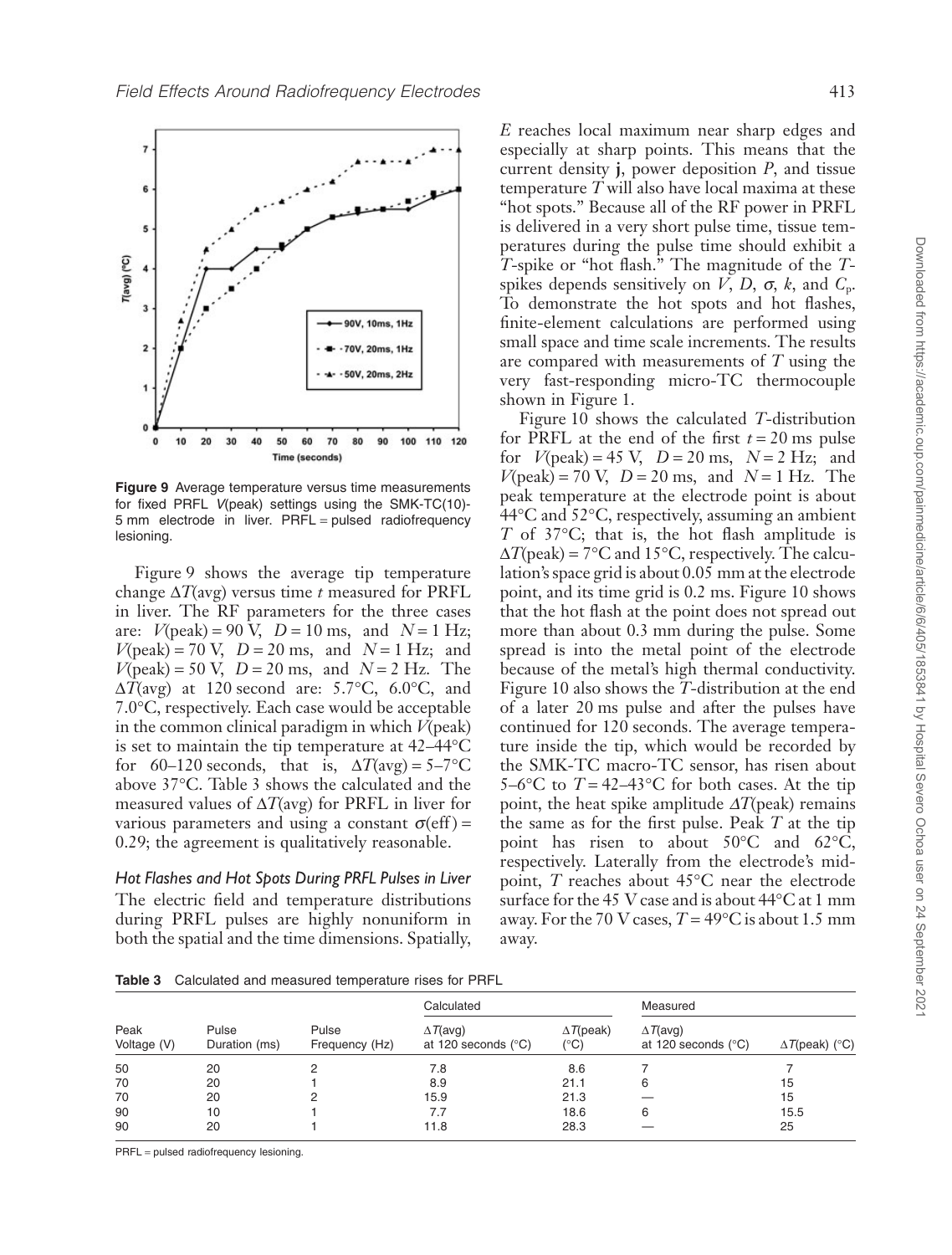

**Figure 10** The *T*-distribution at the end of two PRFL pulses for the cases: *V*(peak) = 45 V, *D* = 20 ms, and *N* = 2 Hz; and  $V$ (peak) = 70 V, D = 20 ms, and  $N = 1$  Hz. The first pulse at  $t = 20$  ms is shown on top parts A and B. The pulse at *t* = 120 seconds plus 20 ms is shown on the bottom in parts C and D. PRFL = pulsed radiofrequency lesioning.



**Figure 11** Temperature spikes during PRFL pulses in liver. On the top is shown the measured *T*-spikes for  $V(rms) = 70 V$ ,  $D = 20 ms$ ,  $N = 2 Hz$ , and on the bottom is the calculated prediction. PRFL = pulsed radiofrequency lesioning.

Figure 11 shows *T* versus time profiles of PRFL heat spikes in liver using  $V(\text{peak}) = 70 \text{ V}$ ,  $D = 20$  ms, and  $N = 2$  Hz. The upper graph is measured from the micro-TC sensor at the electrode point. *T* rises to a heat spike maximum of  $\Delta T$ (peak) = 15°C in 20 ms. *T* falls off after the pulse in an exponential decay until the next pulse arrives. In the lower graph in Figure 11, the calculated hot flash has  $\Delta T$ (peak) = 21°C in qualitative agreement with the data.

Figure 12 shows PRFL heat spikes in liver for pulse widths  $D = 20$  ms and 10 ms, and for a progression in *V*(peak) values. Qualitatively, it is expected that ∆*T*(peak) will be proportional to input power (during the peak) times the pulse duration *D*, for very short pulses. That is, ∆*T*(peak) is proportional to  $V$ (peak)<sup>2</sup>D/2R. From Figure 12, ∆*T*(peak) does increase directly as *V*(peak)<sup>2</sup>, and for an equal value of *V*(peak), ∆*T*(peak) for  $D = 10$  ms is about 0.6 that for  $D = 20$  ms.

Similar heat flashes for PRFL have been measured in egg-white. Because the resistance *R* for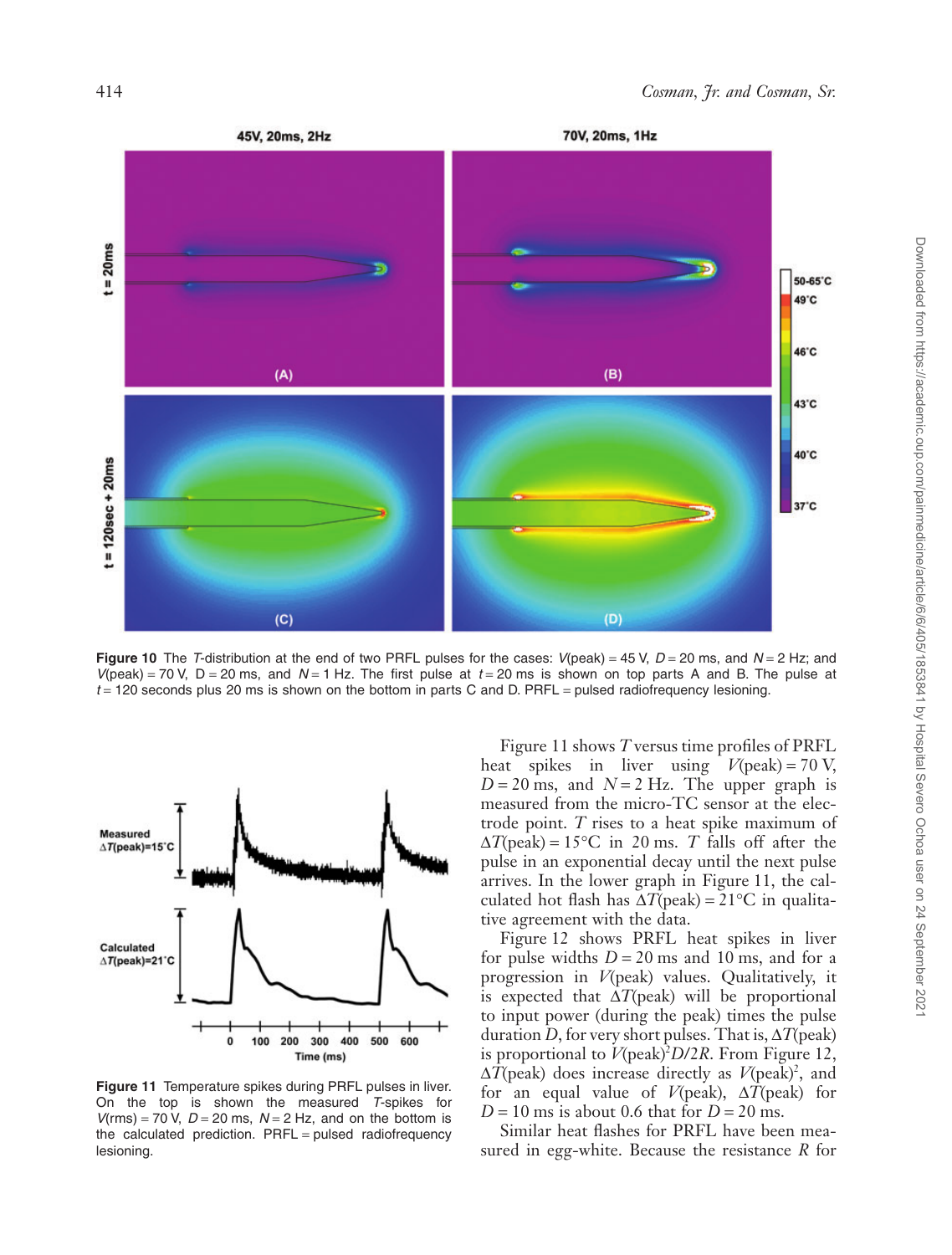

**Figure 12** Measured temperature bursts during PRFL pulses in liver at various *V*(peak) settings: on the left for  $D = 20$  ms, and on the right for  $D = 10$  ms. PRFL = pulsed radiofrequency lesioning.

egg-white is between two and three times lower than for liver, and because ∆*T* (peak) is proportional to  $V(\text{peak})^2D/2R$ , it is expected that ∆*T*(peak) for egg-white should be between two and three times greater than for liver. This is closely confirmed by the measurements.

Figure 13 is a graph of ∆*T*(peak) versus the input power  $P = 0.5$   $V(\text{peak})^2/R$  for  $D = 10$  ms and for  $D = 20$  ms PRFL pulses, both for liver and egg-white. Two other ordinate axis scales are added to indicate the corresponding *V*(peak) values for liver and egg-white assuming that they have constant resistance values of  $287 \Omega$  and 111 Ω, respectively, as measured during the data collection. The ∆*T*(peak) versus *P* graphs are very close to straight lines as expected. The liver and egg-white graphs for  $D = 20$  ms are nearly identical, which confirms consistency of the ∆*T*(peak) and *R* measurements. The  $\Delta T$ (peak) value for a given *P* value for  $D = 20$  ms is about 1.6 times that

for  $D = 10$  ms. In the simple model where the PRFL pulse energy is deposited in the tissue instantaneously and there is no thermal conduction,  $\Delta T$ (peak) for *D* = 20 ms should be two times  $\Delta T$ (peak) for *D* = 10 ms. The observed differences between the measured and the calculated ratio is consistent with non-negligible heat conduction into the tissue and into the metal tip during the pulse time.

Table 3 shows the calculated and the measured values of ∆*T*(peak) during PRFL for various parameters. The calculated ∆*T*(peak) is about 20– 30% higher than the measured values. This probably reflects the finite extent of the micro-TC sensor and suggests that the actual *T*-spikes in the tissue are higher than those measured at the electrode tip point by the micro-TC.

Visual confirmation of a PRFL hot spot at the point of the tip is shown in Figure 14. The SMK-C10 with 5 mm tip is viewed by a video microscope during PRFL in egg-white. Egg-white turns



**Figure 13** Heat spike amplitudes ∆*T*(peak) versus average input power during a PRFL pulse for liver and egg-white and for pulse durations of  $D = 10$  ms and 20 ms. The two extra ordinate scales show the corresponding *V*(peak) values for liver and egg-white. PRFL = pulsed radiofrequency lesioning.

Downloaded from https://academic.oup.com/painmedicine/article/6/6/405/1853841 by Hospital Severo Ochoa user on 24 September 2021

Downloaded from https://academic.oup.com/painmedicine/aficle/6/6/405/1853841 by Hospital Severo Ochoa user on 24 September 2021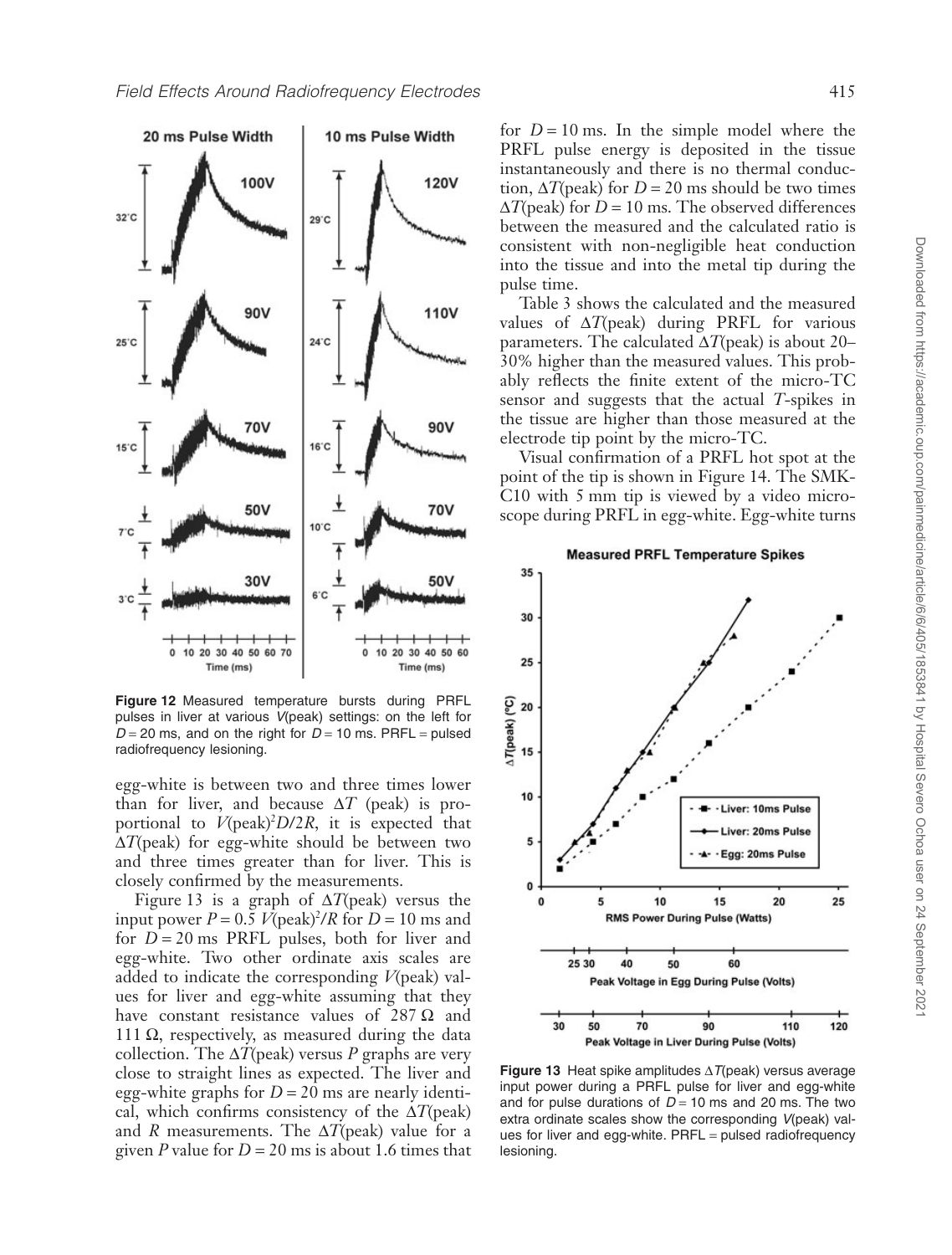

**Figure 14** A photograph of the SMK-TC(10)-5 mm electrode in egg-white with evidence of a hot spot at the point tip during PRFL showing as a white volume.  $P$ RFL = pulsed radiofrequency lesioning.

an increasingly dense white color above about 55– 60°C, using  $V(\text{peak}) = 70 \text{ V}$ ,  $D = 20 \text{ ms}$ , and  $N = 2$  Hz, a white volume first begins to form at the tip's point within a few seconds. This shows that the point is indeed the hottest spot on the electrode and the egg-white nearly has exceeded 55–60°C.

Figure 15 shows the calculation predictions of the strengths of the E- and T-fields in PRFL. The PRFL parameters are  $V(\text{peak}) = 45 \text{ V}$  and  $D = 20$  ms, values which are commonly used in practice [10]. The *E* and *T* curves are plotted as a function of distance from the surface of the electrode tip in two directions: path 1 being from the tip point outward along the axis line of the electrode, and path 2 being from the mid-point of the tip outward laterally. The calculation of *T* corresponds to the end of the first pulse at  $t = 20$  ms, so that the background level of *T* has not yet risen. Of course, for a later pulse during the PRFL application at  $t = 120$  seconds, the *T*-background will have risen by about  $\Delta T(\text{avg}) = 5 - 6$ °C according to Figure 10, so that the entire *T* curves will be shifted upward by that amount. The *E* curve only depends on *V*(peak) and should remain the same for later pulses.

The distance dependence of both E and T are quite different along paths 1 and 2. Along path 1, *E* and *T* drop off rapidly from their peak values of  $E \approx 200,000$  V/m and  $T \approx 44$ °C at the point surface to  $E \approx 10,000$  V/m and  $T \approx 37$ °C at 1.0 mm away.

416 *Cosman, Jr. and Cosman, Sr.*



**Figure 15** The E-field and T-field magnitudes as a function of distance from the SMK electrode along two different directions for PRFL with  $V(\text{peak}) = 45 \text{ V}$  and  $D = 20 \text{ ms}$ . PRFL = pulsed radiofrequency lesioning.

Along the lateral path 2, both *E* and *T* drop off more slowly with increasing distance, beginning at lower maximum values at the tip surface but sustaining larger values at longer range than path 1. At the surface,  $E \approx 45,000$  V/m and  $T \approx 37$ °C, and at a distance of 1.0 mm,  $E \approx 20,000$  V/m and  $T \approx 37^{\circ}$ C.

Figure 16 shows the effects of blood circulation on CRFL lesion size. For an assumed  $W<sub>b</sub>$  of 10 kg/ m<sup>3</sup> s the change in lesion lateral dimension at the 50°C isotherm is about a 15% decrease. This is for a homogeneous tissue model. In reality, the presence of a large artery near the RF electrode can cause significant "cool" spots in the heat lesion distribution.



**Figure 16** The effect on isotherm volume as calculated with and without blood circulation.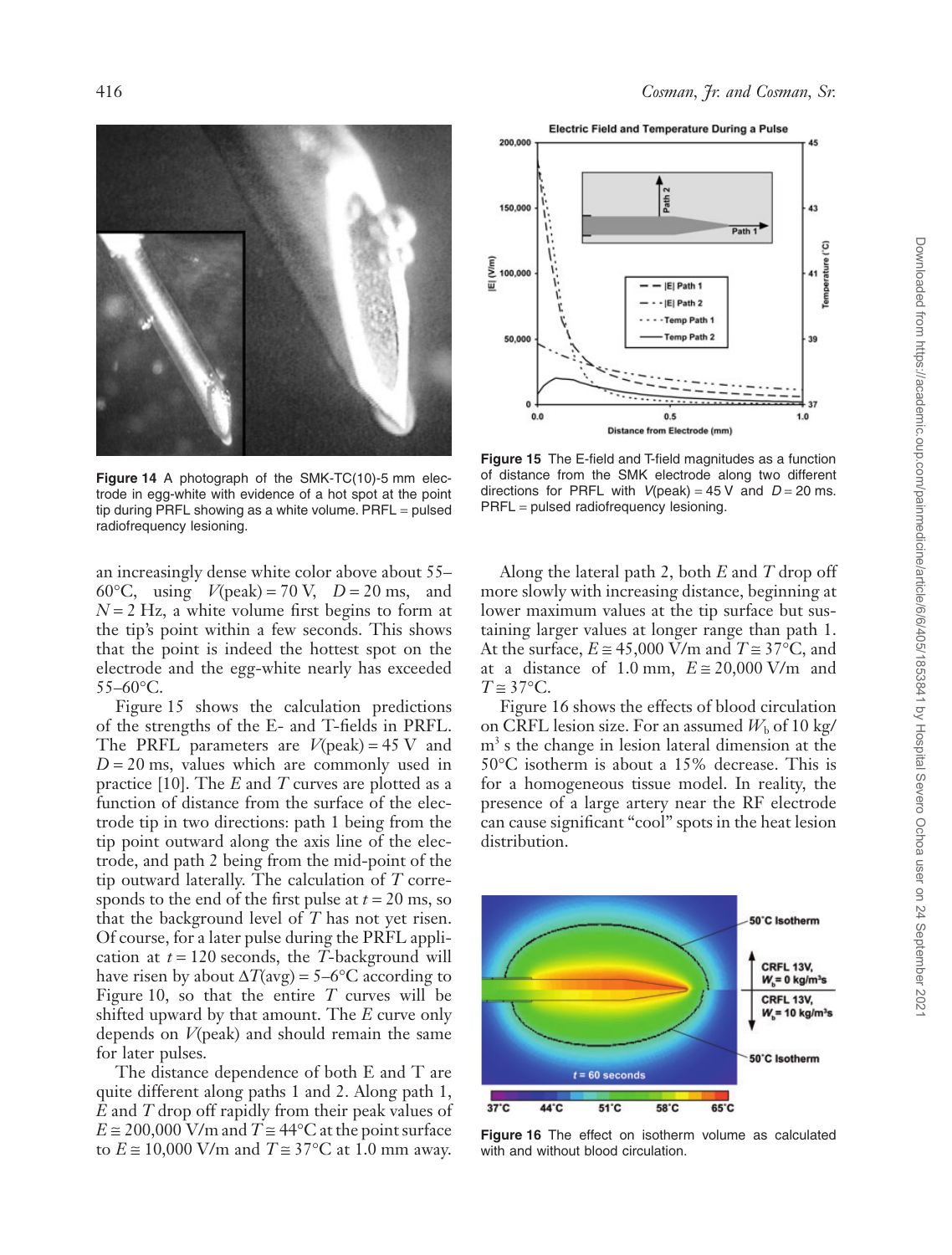#### **Discussion**

#### *Physical Mechanisms in RF Lesioning Processes*

An RF signal on an electrode produces two types of basic fields in the tissue: electrical fields and magnetic fields. At 500 KHz, magnetic fields are negligible. It is the electric field **E** that is the origin of all effects we see in RF lesioning, in both CRFL and PRFL. The E-field produces forces on ions and other charged structures. This produces movement of ions in electrolytes, current densities **j**, and stresses on cellular substructures and membranes. Currents **j**, in turn, produce ionic friction and heat, and this then produces the increase in temperature seen in CRFL and PRFL. All of these mechanisms, not just temperature rise, have the potential of producing modifications of neural structures and neuronal behavior when the E-field becomes high enough. All of these mechanisms might be relevant in understanding how RF lesioning produces its effects in pain relief therapy.

Experiments are required to elucidate the importance of each RF mechanism. However, theoretical predictions, when reliable, are essential to guide and to interpret the experiments.

The agreement between the measured ex vivo data on liver and the calculated predictions for the electrode tip temperature and impedance suggest that such calculations can also predict with confidence the E- and T-fields in space and in time-evolution around the electrode in the homogeneous tissue model. Knowing the E- and T-fields in the tissue is an essential step in a quantitative understanding of their effect on neural tissue near the electrode. Because the tissue parameters used for ex vivo liver are very close to those for in vivo neural tissue, the prediction of Eand T-fields described here should be relevant to the clinical RF context. Of course, the tissue environment near clinical targets may not be homogeneous. Large blood vessels, proximity to bone, differences in tissue impedance, and interfaces of fluid and tissue layers of surrounding tissues all can be significant and must be accounted for.

#### *The Thermal and Electrical Effects on Tissue in CRFL Applications*

It is generally agreed that raising tissue temperature above the "lethal temperature range" of  $T \geq 45-50^{\circ}$ C for 20 seconds or more will destroy cell structures and bio-molecules. Thus, it is useful to know in the CRFL case the expected dimensions of the 45–50°C isotherm volume, and some data on this subject have been collected [3]. An

example of the theoretical prediction of lesion size is shown in Figure 6 for the SMK-C10 electrode with 5 mm tip when the tip temperature is 65– 70°C. This kind of prediction can be a guide to optimal electrode geometry, electrode position, and tip temperatures to destroy a target.

The type and degree of bio-destruction versus temperature and time for CRFL heat lesions is not fully understood. For example, Dieckmann et al. [11] have studied experimentally the morphology of heat lesions in the living brain of animals. They observed progressive layers of charring, coagulative necrosis, liquification necrosis, demyelinization, etc. as *T* decreases as a function of distance from the innermost lesion core to an outermost margin which is probably near the 45–50°C margin. Brodkey et al. [12] have shown that "reversible heat lesions" occur between  $T = 42.5$  and 44°C in which range temporary cessation of neural activity occurs in brain tissue.

The exact effect on neurons between the 42°C and the 45–50°C margin in a CRFL is unknown. Is the "reversible heat lesion" of Brodkey et al. really a temperature effect, and if so, what is the nature of the neuronal changes and what are the time and temperature dependencies of such effects? Or is the so-called reversible heat lesion effect actually caused by nonthermal E-field effects? It is noted that  $E \approx 2,500$  V/m at the 50°C isotherm in Figure 6 for CRFL  $V(rms) = 13$  V. This E-field is large in biological terms. The number of neurons exposed to comparable E-fields in the zone between 50–45°C and 42°C is proportional to the volume of the shell between the 50–45°C isotherm and the 42°C isotherm. The shell volume is proportional to the area of the 50°C isotherm surface times the thickness of the shell. That shell volume is significant compared with the "heat lesion volume" itself, so the total effect, including the "reversible heat lesion effect," on the neurons within that volume should also be significant.

Thus, although CRFL heat lesions unquestionably have a dominant component involving heat destruction of cell structures, it is unclear what other E-field effects may be involved. It is premature to describe CRFL as being all-thermal effects and no other E-field effect. Here again the calculated prediction of *E* and *T* at the margin of the heat lesion can be insightful.

## *The Thermal and Electrical Effects on Tissue in PRFL Applications*

PRFL and CRFL originate from the same underlying physical laws, but differ in space, time, and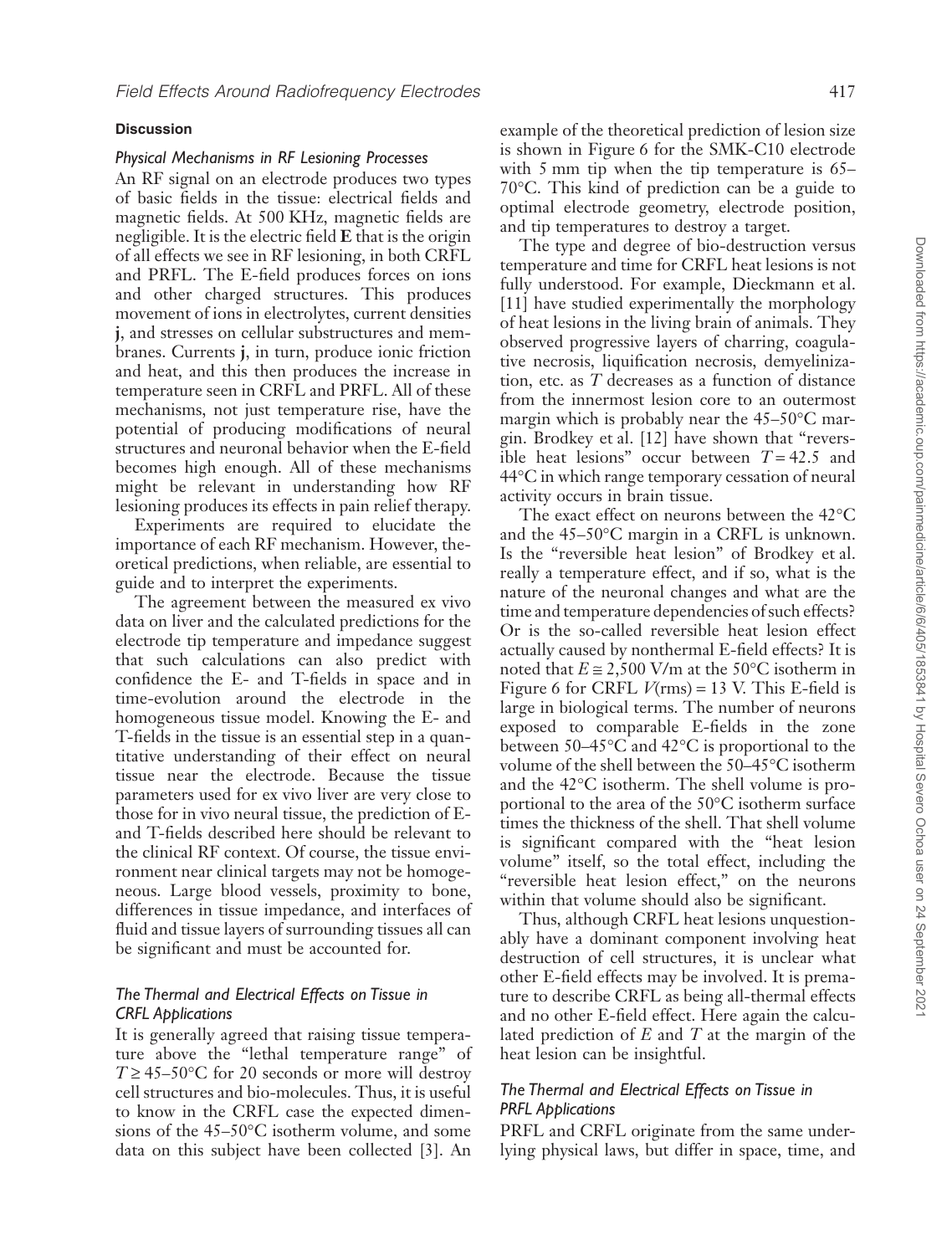strength of resultant fields. From this study, PRFL can be characterized as having typically much stronger E-fields than CRFL, and also as having temperature spikes above the average thermal background elevation that can extend well into the  $45-50^{\circ}$ C levels. In a frequently adopted practice of holding the average *T* background at or somewhat below about 42°C, PRFL also differs from CRFL in that the spatial extent of continuously elevated temperatures is much less than the CRFL.

The effect on neurons of a sustained stream of short heat bursts above 45–50°C is unknown. If the effect in PRFL of such a "thermal dose" is significant, then it is likely to be dependent on the heat spike amplitudes, durations, pulse rates, the total number of heat spikes, and the total exposure time. The mere existence of *T*-spikes with peak temperatures well above the "lethal temperature level" of 45°C does not necessarily mean that they will destroy cell structures in the same way as CRFL heat lesions. However, the existence of hot flashes indicates that temperature effects must be considered as a potentially significant neurolytic agent in PRFL, and that PRFL cannot be described as a "nonthermal lesion."

The high E-fields encountered in PRFL can have plausibly significant effects on neurons because of the transmembrane potentials *U*m that they induce. The order of magnitude of  $U_m$  is estimated here using a simplified model shown in Figure 17. The nerve cell is considered a sphere of radius *r* in a uniform applied RF electric field **E** (the cell could have been considered a cylinder of radius *r*, and the results would be nearly identical to those described here). The E-lines near the cell can be calculated by Laplace's equation, and their qualitative behaviors are shown. At low Efield frequencies, viz. 1–10 KHz, the membrane is approximately an insulator, and the E-lines curve around the cell. Charges have time to build up on the membrane as shown, and *U*<sup>m</sup> is maximized. Near 1 MHz (MegaHertz = 1,000 KHz), charging times lag the rapid field oscillations, the E-lines partially penetrate the cell, and *U*<sup>m</sup> is reduced. By 100 MHz, the membrane impedance is very small, the E-lines pass straight through the cell, and *U*<sup>m</sup> reduces further. The magnitude of  $U_m$  is estimated to be:

$$
U_{\rm m}(\phi) = \frac{1.5 E r \cos \phi}{\sqrt{1 + (2\pi f \tau)^2}}
$$

Where  $\phi$  is the angle shown in Figure 17,  $\tau$  is a time-constant dependent on membrane dynamics, and *f* is the RF frequency. The transmembrane potential oscillates between positive and negative extremes with amplitude  $U_m$  and frequency  $\hat{f}$ .

Qualitatively, *U*<sup>m</sup> increases with *E* and with cell radius *r*, and decreases with increasing frequency *f*. For  $V(\text{peak}) = 45 \text{ V}$ , a typical PRFL value, Figure 15 shows that  $E = 10-50$  KV/m at 1–2 mm laterally and at 1 mm forward of the electrode's tip. Close to the tip's point,  $E = 100-200$  KV/m.



**Figure 17** A simplified model of a spherical nerve cell in an applied E-field at different frequencies. The diagram is schematic, and the elements such as membrane thickness to cell diameter are not drawn to scale. (A)  $f \approx 1-10$  KHz; (B) *f* ≅ 1 MHz; (C) *f* ≥ 100 MHz.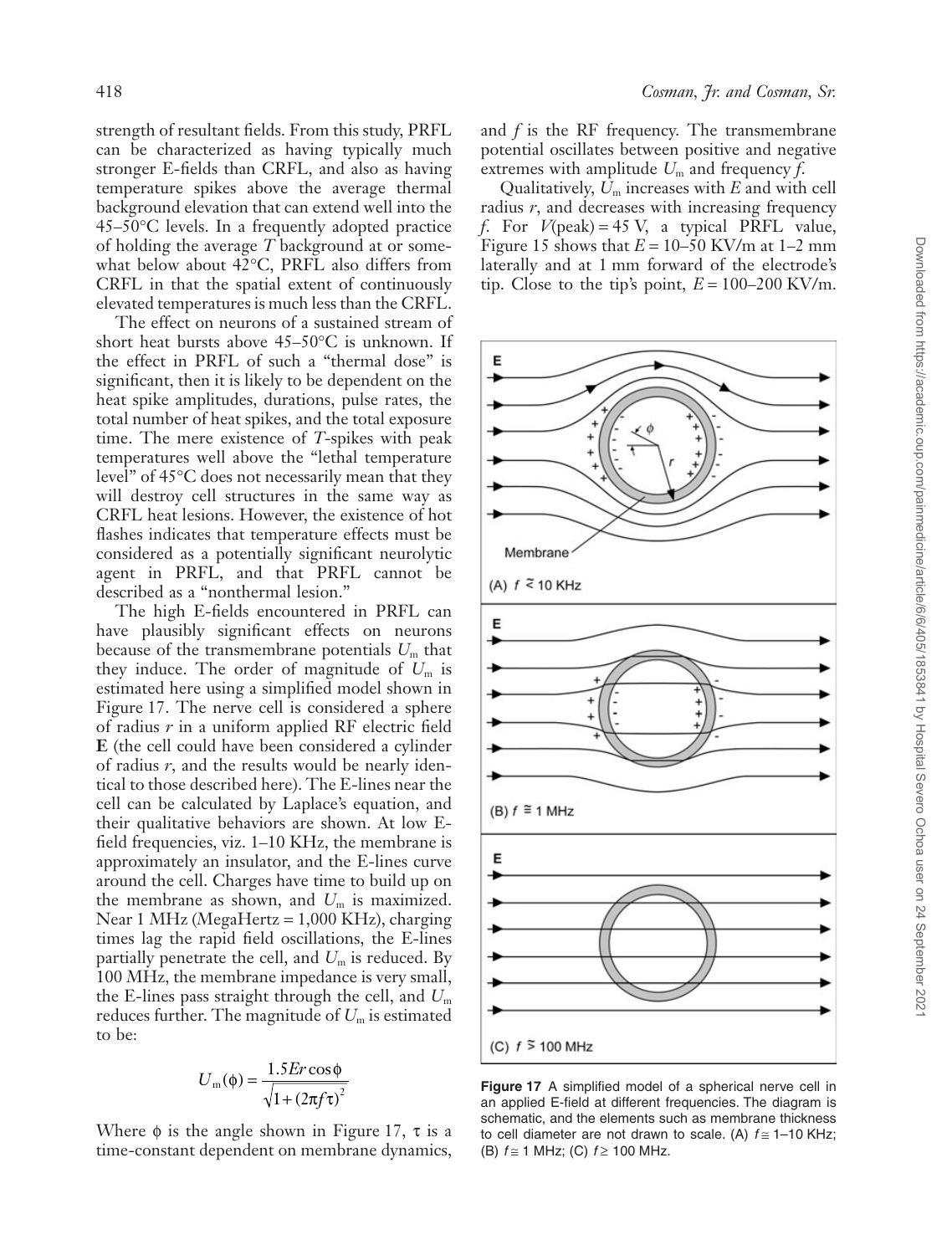| $E$ (KV/m) | $U_{\rm m}$ (max) = 1.5 Er     |                                                          |                                                       |  |
|------------|--------------------------------|----------------------------------------------------------|-------------------------------------------------------|--|
|            | C-Fibers<br>$r \approx 0.5$ um | $A\delta$ -Fibers<br>$r \approx 2.0 \text{ }\mu\text{m}$ | A-Motor Fibers<br>$r \approx 5.0 \text{ }\mu\text{m}$ |  |
| 10         | 0.008                          | 0.03                                                     | 0.08                                                  |  |
| 50         | 0.04                           | 0.15                                                     | 0.4                                                   |  |
| 100        | 0.08                           | 0.3                                                      | 1.0                                                   |  |
| 400        | 0.3                            | 1.2                                                      | 3.0                                                   |  |

**Table 4** Estimated maximal transmembrane potential amplitudes *U*m(max) during PRFL

PRFL = pulsed radiofrequency lesioning

In the Results section, it is shown that an acceptable PRFL parameter set that holds *T*(avg) at 42–43 $\degree$ C includes  $V$ (peak) = 90 V,  $D = 10$  ms, and  $N = 1$  Hz. This doubles the *E* values just cited, reaching 100–400 KV/m at the tip. For the possible range of  $E = 10-400$  KV/m, the  $U_m$ -range is equally wide. Assuming for the moment that the denominator in the *U*m-equation is one (the lowfrequency limit), the maximum  $U_m$  values are at the poles of the cell where  $\phi = 0^{\circ}$  and 180° and  $\cos\phi = 1$ , and are given by  $U_m(\text{max}) = 1.5$  *Er*. Table 4 shows the range of *U*m(max) in PRFL for C, Aδ, and A-motor fibers with nominal radii of  $r = 0.5$ , 2.0, and 5.0  $\mu$ m, respectively.  $U_m$ -effects should be greatest at the nodes of Ranvier. Although C-fibers have more unmyelinated exposure, *U*m-effects would likely be selectively larger for Aδ-fibers over C-fibers because of the larger radius of the former. *U*m-effects can also occur for non-neural cells, which can secondarily affect the neural environment.

Various model-dependent factors can either reduce or increase these  $U_m$  values. For instance, the denominator in the *U*m-equation produces an attenuation of *U*<sup>m</sup> at higher frequencies. This is important to the estimates of *U*m(max) in PRFL because the critical frequency  $f_c = 1/(2\pi\tau)$  above which this attenuation becomes significant is probably close to the RF frequency of 500 KHz used in PRFL. We estimate  $\tau \approx 1-2 \mu s$ , which implies that  $U_m$ (max) would be reduced by about a factor of 3–6 from those in Table 4 at 500 KHz. A recent calculation of electroporation by E-field, which accounts for multicellular and heterogeneity factors, suggests that the attenuation at 500 KHz is not that large and may even be zero in some circumstances [13].

In the following sections, possible effects of high fields and transmembrane potentials on neurons are suggested and may be avenues for future investigation.

## Destructive and Disruptive Effects of RF Heat, High *E*, and High *j*

There is physical evidence that both CRFL and PRFL produce destruction and disruption of neurons. For CRFL, the destruction by heat above about 70°C is macroscopically visible as described above. For CRFL from 45°C to 70°C, heat damage is more subtle. Erdine et al. [14] showed that for CRFL on the DRG of rabbits at 67°C, DRG neurons appeared normal under light microscopic analysis. However, under electron microscopic analysis, the 67°C CRFL showed a microscopic destruction and disruption involving structures inside the cell.

Physical evidence has also shown that the PRFL is destructive and disruptive to neurons. Cahana et al. [15] performed PRFL on hippocampal cell cultures using an SMK electrode,  $T(\text{avg}) = 38$  and 42 $\degree$ C,  $D = 20$  ms,  $N = 2$  Hz,  $V$ (peak) typically at 35–45 V, and  $t = 120$  seconds. At distances of 0.5 mm from the electrode tip point, there was complete destruction of all neurons.

Erdine et al. [14] performed PRFL on the DRG of rabbits, using the SMK electrode with  $T(\text{avg}) = 42-43$ °C,  $V(\text{peak}) \approx 45 \text{ V}$  (and was adjusted to hold  $42-43^{\circ}$ C),  $D = 20$  ms,  $N = 2$  Hz, and *t* = 120 seconds. Neural tissue appeared normal under light microscopic analysis. Under electron microscopic analysis, the DRG cells showed microscopic disruption of cell substructures, less extensive than that for the 67°C CRFL. In both the PRFL case and the 67°C CRFL, there was microscopic destruction of the normal order of the neurons.

There is indirect clinical evidence of injury to tissue from CRFL and PRFL. In the case of CRFL of the medial branch or the DRG, patients often experience a period of irritative symptoms lasting weeks or months. In the case of PRFL, Sluijter [10], W. E. Cohen (private communication), and K. E. Vogel (private communication) describe that for a significant proportion of patients having a PRFL of the DRG, using typically  $V$ (peak)  $\cong$  45 V and  $T(\text{avg}) \approx 42^{\circ}\text{C}$ , there is a three-phase period of recovery. In phase one, pain relief is often immediate and lasts for a day or so. In phase two, there are irritative symptoms and a waxing and waning of relief lasting up to 4–6 weeks. In phase three, the irritation subsides, and there is pain relief for an extended time, often years. Both the irritation period of CRFL and the irritation (phase two) period of PRFL may be indications of healing of tissue following RF damage to cells. Discomfort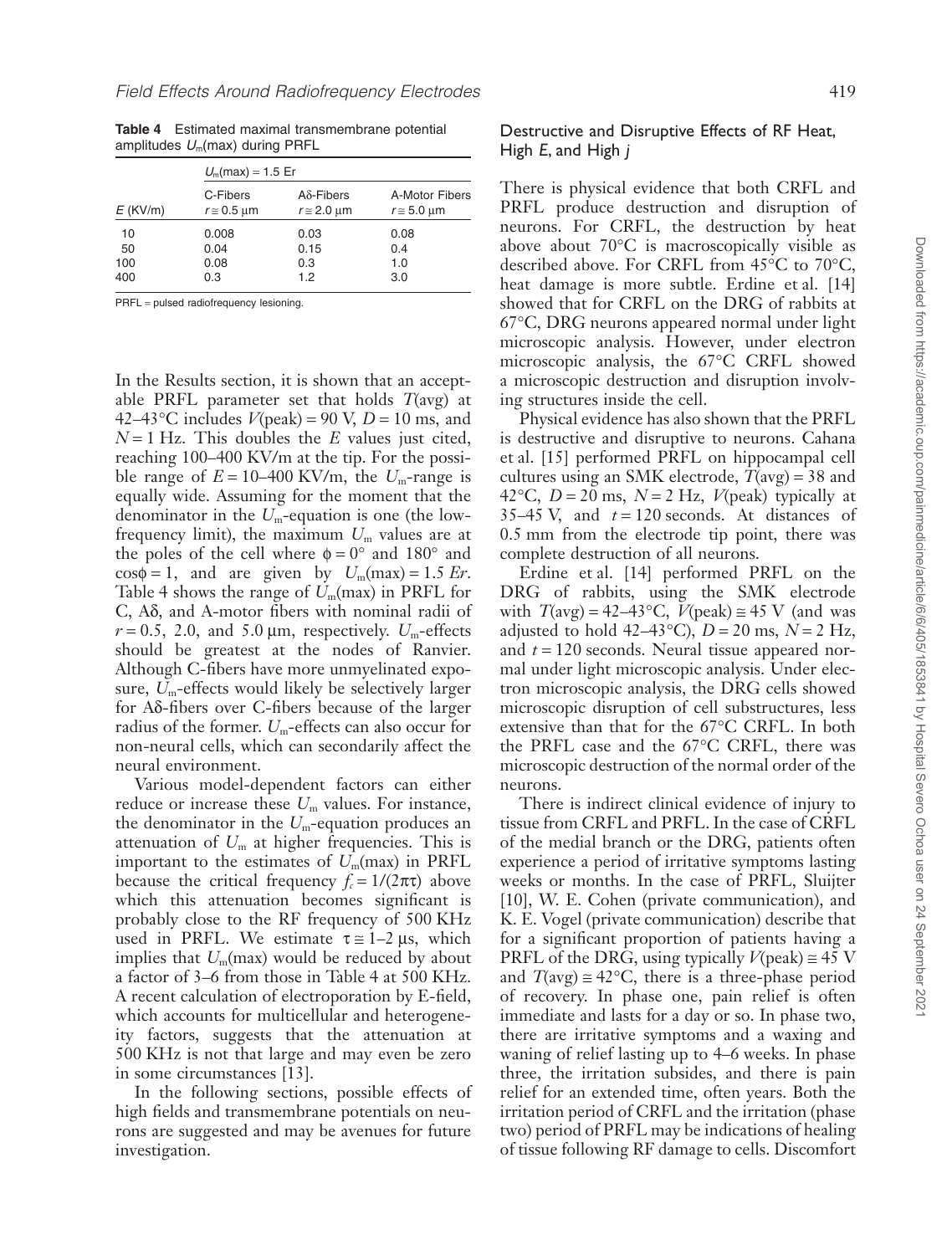from healing of injured tissue often follows a similar pattern, beginning within hours after the insult and lasting for weeks as inflammation, scarring, and neural reactions run their course.

The original published clinic work on PRFL [4] stated that it was nondestructive, as there were no obvious sensory deficits following the procedure. Based on the evidence since then, that statement must be re-examined to account for cellular damage at a microscopic level.

The most likely agents of RF neural destruction and injury are heat, high electric fields, and high current fields. They all originate from **E**, but act in different ways. Heat is a rapid thermodynamic spread of energy among all tissue excitations down to the molecular level, characterized by a global parameter *T*. Thus, it is plausible that the kind of damage to tissue by a CRFL at 55°C, say, and a PRFL heat spike at 55°C is the same.

Tissue disruption by high E-fields would be more specific than by heat. The E-field induces charges on tissue and produces forces on charged molecular structures, causing them to distort and dislocate. E-field gradients produce dielectrophoretic forces on charged objects, causing stress, distortion, and movement. All such effects can happen at sub-cellular and bio-molecular levels without substantially elevating temperature. They all could disrupt cell function. For instance, any change in ion channel conductances across the neuron membrane would change its function. Ion channels and pumps are known to be delicate composites of charge proteins that control the conduction of  $Na^+$ ,  $K^+$ ,  $Ca^{2+}$ ,  $Cl^-$ , and other ions vital to cell function. It is conceivable that violent 500 KHz agitation of structures by large PRFL Efields could disrupt or modify them. Any temporary or permanent changes in the ion channels would alter Nernst concentration gradients and thus could alter resting and threshold potentials of neurons that mediate pain sensation.

Current densities  $j \approx 10^3 - 10^5$  A/m<sup>2</sup> are predicted in the present calculations during PRFL. These are very large compared with biophysical levels such as  $10 \text{ A/m}^2$  for normal transmembrane current or  $10 \text{ A/m}^2$  for cardiac defibrillation. Aside from measurable heating, the effects of such high currents on cell structures and molecules are not known. The sustained jostling of ions and biomolecules and their resultant collisions with other cell structures may be of great significance. Heterogeneous values of  $\sigma$  and  $\varepsilon$  near tissue interfaces and in conductive fluid channels between lipid layers can cause channeling and magnification of **E**

and **j** lines. This will cause focal amplification of *E*, *j*, *T*, and *U*m, perhaps on a microscopic scale, both inside and outside the axon. Resulting tissue damage and heat spikes would then exist on a microscopic scale, smaller even than the scale studied in the present work.

#### *Electroporation*

There is evidence that induced transmembrane potentials of  $U_m = 0.1 - 1$  V cause nonlinear effects on cell membranes capable of deforming, creating pores in, and rupturing the membrane [16]. This process, known as electroporation, has been studied for pulsed, high E-field situations. Most of the studies involve single-shot, rapid  $(\leq 1 \text{ ms})$  pulses. In PRFL, a stream of hundreds of pulses contains thousands of micro-RF pulses in which  $U_m$  oscillates with the magnitudes discussed above. If the frequency-dependent attenuation at *f* = 500 KHz is not too great, the levels of  $U_m(\text{max})$  in Table 4 make it plausible that electroporation may occur in PRFL, particularly at the electrode's point and for larger Aδ and A-motor fibers. Electroporation at high E-fields is destructive and can be irreversible. It causes large increases in membrane permeability and resulting molecular imbalances in the cell that could lead to cell stress or death. Electroporation at lower E-field strengths may produce temporary pores, resulting in  $Na^+$  and  $K^+$ conduction and pulsatory membrane depolarization at the PRFL rate of  $N \approx 2$  Hz.

### *PRFL Membrane Rectification, Long-Term Depression of Nociception, and a Connection to Conditioning Stimulation*

The action of PRFL transmembrane potentials *U*<sup>m</sup> at lower *E* may produce additional effects. We give one possible theoretical example here that may relate to reduction of nociception.

The neuroscience literature reports that certain types of "low-frequency conditioning stimulation" of neurons induces long-term depression (LTD) of synaptic transmission [17,18]. Here we suggest a mechanism of presynaptic depolarization by membrane rectification that could relate the two effects. As Figure 18 implies, the knowledge about synaptic plasticity and LTD from conditioning stimulation might then help to understand the long-term antinociception observed from PRFL.

Bear and co-workers [17] discovered that prolonged, low-frequency conditioning stimulation  $(900 \text{ pulses}, 0.5-3 \text{ Hz}$  [pps], 0.1 ms, and voltages just below threshold for producing population spikes) induces LTD of synaptic effectiveness in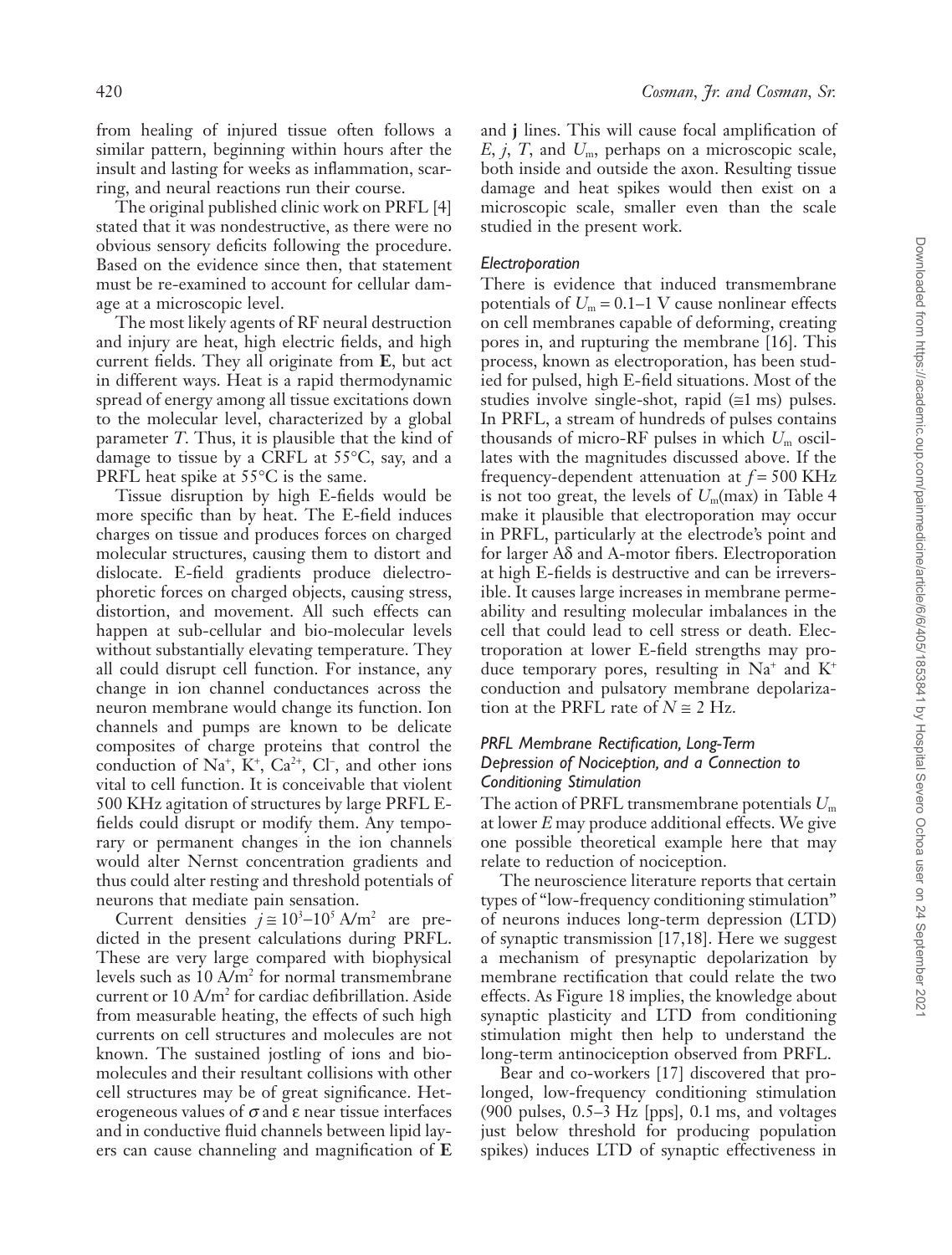

**Figure 18** A common mode of action of PRFL and low-frequency conditioning stimulation. PRFL = pulsed radiofrequency lesioning; LTD = long-term depression.

hippocampal neurons. The phenomenon relates to postsynaptic influx of  $Ca^+$  through N-methyl-Daspartate (NMDA) receptors. Low-frequency stimulation creates a low level of NMDA activation so that small amounts of  $Ca^{2+}$  will enter the postsynaptic neuron, depolarizing it weakly. This activates protein phosphatases, enzymes which alter postsynaptic proteins that mediate LTD.

Sandkühler et al. [18] produced similar LTD of synaptic transmission in primary afferents in the dorsal horn by low-frequency conditioning stimulation of the dorsal roots (900 pulses, 1 Hz [pps], 0.1 ms, and 10–25 V). The effect required stimulation above 8 V, thereby recruiting all Aδ-fibers and not C-fibers and implying Aδ-fiber cooperativity. They proposed that this form of LTD is relevant to long-term afferent antinociception.

The waveforms of PRFL and of conditioning stimulation are dramatically different, so how might they produce the same postsynaptic modification? PRFL at  $N = 2$  Hz (pps),  $D = 20$  ms, and *f* = 500 KHz has Fourier frequency components bunched at 500 KHz, with no frequencies below that. Conditioning stimulation with 1–2 Hz (pps) and 0.1 ms monophasic pulses has almost all frequency components below 10 KHz, and none near 500 KHz. Two pieces of evidence suggest an answer: 1) Alberts et al. [19] in 1972 showed that bursts of sinusoidal voltages applied to the brain produce stimulative responses up to 150 KHz. The threshold voltage increases dramatically but smoothly with frequency. 2) PRFL does produce a sensory response at higher voltages. The present authors questioned experienced users of PRFL on the DRG: Drs. W. Cohen (private communication), M. Sluijter (private communication), and K. Vogel (private communication). They stated that PRFL frequently induces tingling, pressure, and throbbing parathesia at  $V(\text{peak}) \approx 25-45 \text{ V}$ . This is for the electrode near, but not inside, the DRG,

for which the standard stimulation threshold at 50 Hz (pps) is 0.2–0.5 V.

Figure 19 depicts a possible mechanism for current rectification through a schematic membrane and Na<sup>+</sup> ion channel. The RF transmembrane potential  $U_m$  drives  $Na^+$  ions into the cell on each 1 µs positive RF half-cycle. On each 1 µs negative RF half-cycle,  $Na<sup>+</sup>$  ions are driven out of the cell, but at a lesser amount because of the greater  $Na<sup>+</sup>$ concentration outside of the cell than inside. The net  $Na<sup>+</sup>$  flux in a full 2 µs RF cycle is thus inward, tending toward depolarization. This is Na<sup>+</sup> membrane rectification. Potassium  $K^+$  channels (not shown in Figure 19) will rectify  $K^+$  current outward from the cell in the same  $U_m$  cycle because of the higher concentration of  $K^+$  inside the cell than outside, tending to hyperpolarize the cell. However, the ion channels are voltage-sensitive, and the difference in  $Na^+$  versus  $K^+$  conductivity changes for deviations of  $U_m$  around the resting potential favors  $Na^+$  over  $K^+$  [20]. Thus, the net rectification is inward. For smaller  $U_m$ , the average cell potential  $V_m$  will be steadily depolarized with time during the PRFL pulse period *D* and may approach the level of the action threshold. For larger  $U_m$ , depolarization could pass the action potential threshold during the PRFL pulse, and the neuron will fire. Further, it could be speculated that for sufficiently large  $U<sub>m</sub>$ , the first positive RF half-cycle could depolarize the cell over the action threshold immediately, triggering an action potential. In any case, for a PRFL pulse rate of, say,  $N = 2$  Hz (pps), the rectification depolarization simulates 2 Hz stimulation. This would explain the observed stimulation responses of PRFL (W. E. Cohen, K. E. Vogel, and M. Sluijter, private communications). The dynamics of ion-channel rectification could explain the frequencydependence of stimulation threshold for RF signals. A time constant of about 1 ms for ion flow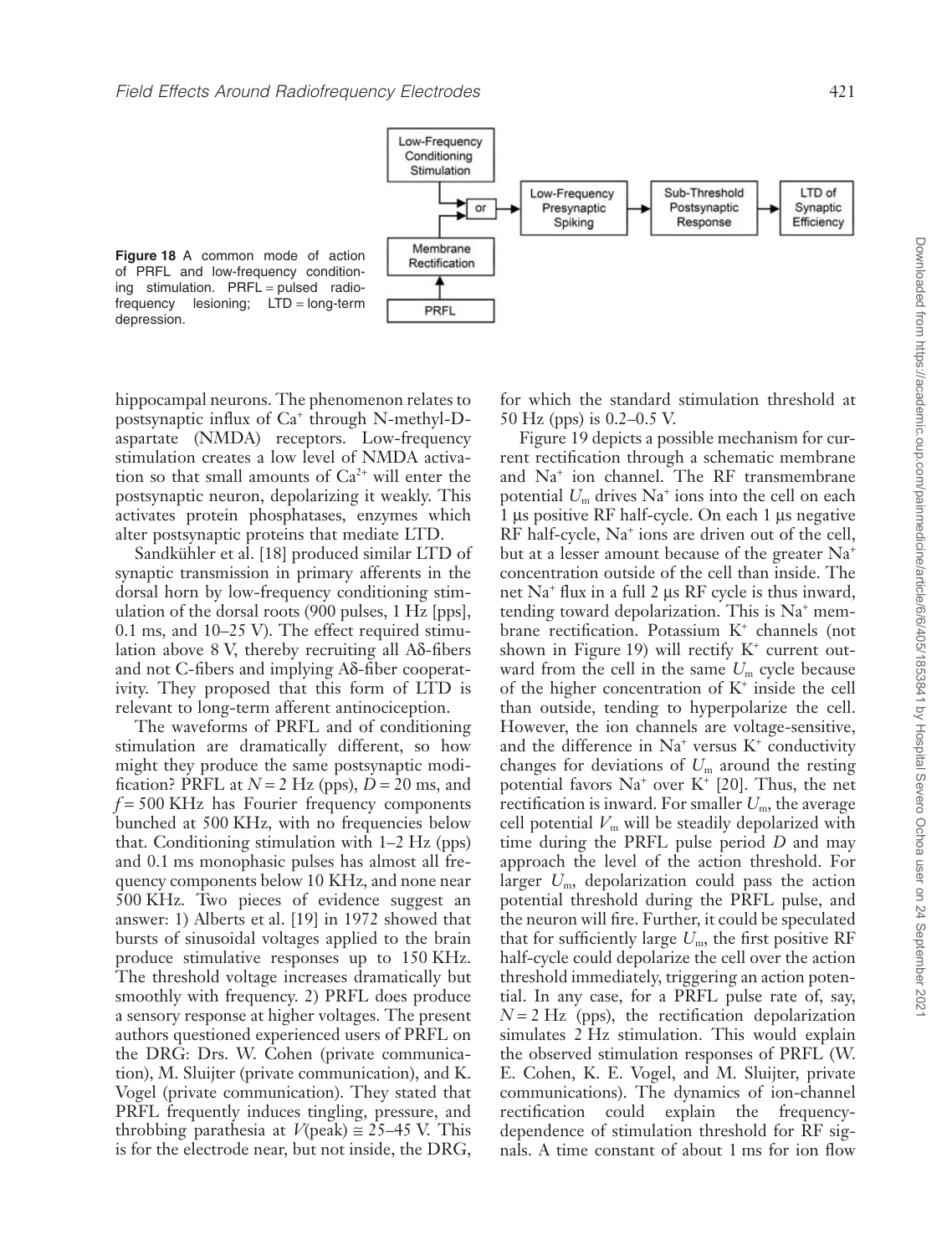

during rectification (analogous to τ above) is consistent with the data of Alberts et al. [19].

The conditioning stimulation with 0.1 ms monophasic cathodal pulses also induces transmembrane potentials favoring Na<sup>+</sup> influx and depolarization. The similarity to PRFL is that both produce depolarizing pulses at 1–2 Hz (pps). Thus, it is plausible that they should both produce the same postsynaptic modifications, including LTD. If so, following the guideline of conditioning stimulation experience, an effective PRFL protocol would be 900 pulses at *N* = 1–2 Hz (totaling 7–15 minutes) with *V*(peak) at or just below the threshold for stimulation response [17,18]. This might then achieve LTD of synaptic efficiency and antinociception. These parameters are not far from the ones presently used in PRFL. A test of this proposal can be done by laboratory experiments similar to those of Sandkühler et al. [18], but using PRFL signals instead of conventional stimulation waveforms.

**Figure 19** Membrane rectification of current in a neuron from an oscillating transmembrane potential *U*m induced by an RF electric field **E**. (A) The concentration of Na<sup>+</sup> ions outside the neuron [Na<sup>+</sup>]<sub>o</sub> is greater than that inside the cell [Na<sup>+</sup>]<sub>i</sub>. This causes net inflow of Na<sup>+</sup> with time in an oscillating field **E**. (B) The oscillating transmembrane potential *U*<sup>m</sup> during a single PRFL pulse. A full  $U_m$  oscillation is 2  $\mu$ s for an RF frequency *f* = 500 KHz. (C) Net rectification of  $Na<sup>+</sup>$  and  $K<sup>+</sup>$  currents causes an average depolarization of the neuron's voltage *V*, as a function of time during the PRFL pulse, leading to an action potential.  $RF =$  radiofrequency; PRFL = pulsed RF lesioning.

Some evidence of changes in gene expression in the dorsal horn by C-fos formation has been reported both for short-term [21] and long-term [22] periods following PRFL exposure to the DRG in rats. This is suggestive of a possible connection to the present proposal, but the origin of the C-fos formation remains to be clarified.

## *Optimization of RF Lesioning Parameters*

Increased experience with PRFL and better understanding of the underlying E-field and Tfield effects on neurons should lead to guidelines for optimal parameters for a desired clinical objective. Such guidelines currently exist for CRFL and include recommendations for the electrode geometry, the average electrode tip temperature, and the lesion time to achieve a desired heat lesion volume for a given procedure [1–3]. However, as this study shows, the properties of the E-field and T-field in PRFL are significantly different than those in CRFL. For instance, although the average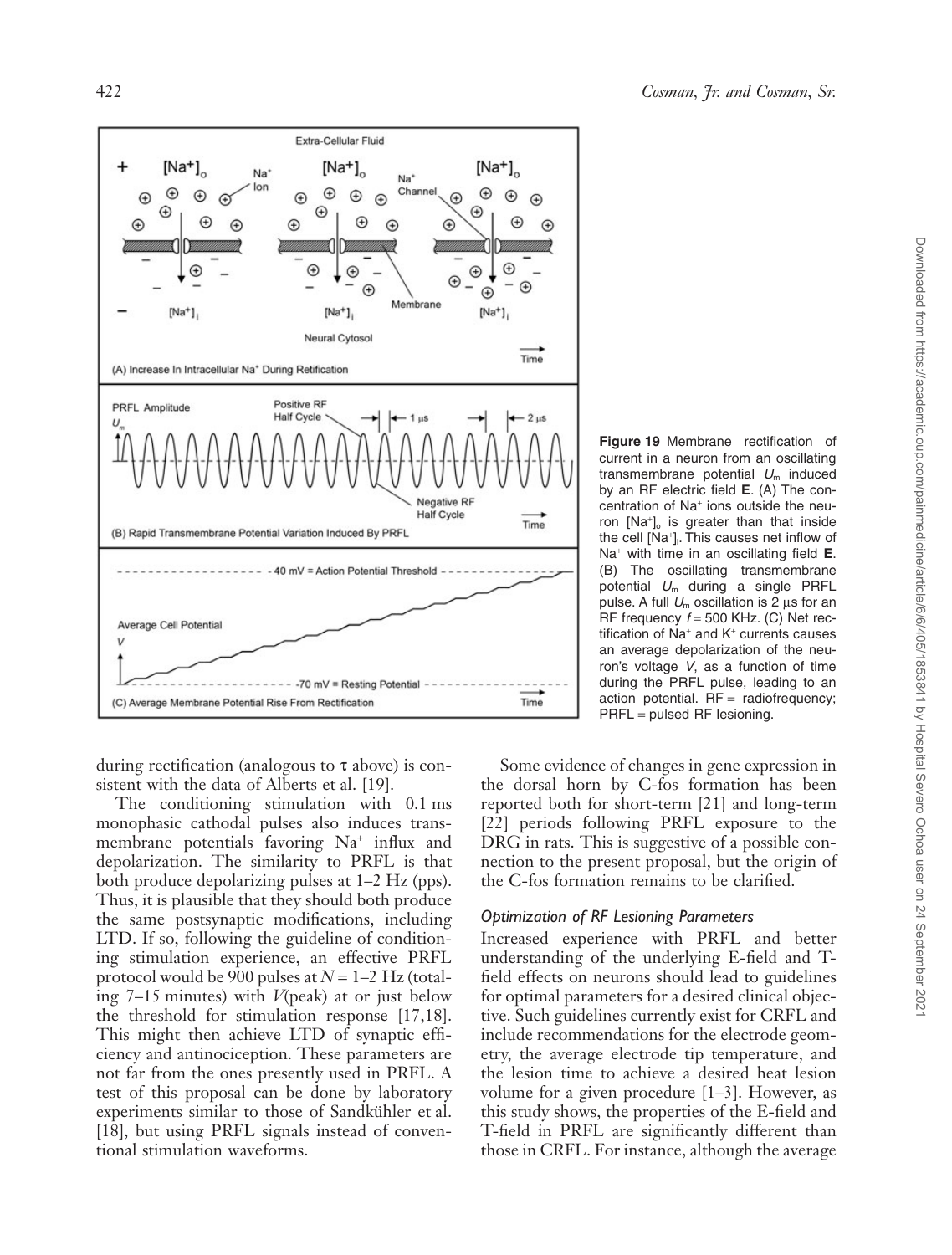tip temperature is a primary indicator of CRFL efficacy, this is not the case for PRFL. Rather, the RF voltage V is a much better indicator of the Efield and T-field magnitudes in PRFL.

In PRFL, the E-field effects are fractionated over a stream of hundreds of RF pulses extending over an exposure time of several minutes, accumulating millions of RF frequency oscillations, that is, micro E-pulses, in that same time. It is plausible that the end-point effects on neurons will be an "E-dose" function at the neuron's (or cooperative groups of neurons') position. The E-dose is likely to be a graded function of exposure time, with cell changes requiring a statistical number of E-field pulses at a given strength.

The E-dose function should depend on several factors, one being a geometric factor *G* that accounts for electrode geometry, the distance of the neuron(s) from the electrode, and tissue features. *G* should also account for tissue inhomogeneities, low-impedance pathways, and the injection of saline into the tissue through the electrode, as these can strongly change the pattern of **E**, **j**, and **T** distributions. The amplitude *E* is proportional to the voltage  $V$ (peak) (or simply  $V$ ), so *V* is a fundamental E-dose parameter in PRFL (in an analogous way that tip temperature is the basic scale parameter in CRFL heat effects). E-dose should also depend on a voltage-factor  $F(V, f)$ which is a function of *V* and frequency *f*. *F* is likely to have a nonlinear dependence on *V*. For dissipative processes like heat spikes or for dielectrophoresis forces,  $F$  is proportional to  $E^2$ , and thus *V*<sup>2</sup> . For transmembrane potential *U*<sup>m</sup> effects, such as electroporation and membrane rectification, *F* depends on more complex functions of *V* and *f*. For dissipative processes, the E-dose may depend on the total time of E-field exposure *DNt*, which is a product of the pulse duration *D*, the pulse rate *N*, and the elapsed time *t*. In that case, a simplified equation for E-dose at a tissue position **r** from the electrode might be:

$$
E\text{-dose}(r) = \text{GFDN}t
$$

However, for transmembrane potential effects such as weak electroporation and rectification, the dependence on *D* and *N* may be very different, involving limits on these parameters to produce LTD as in the case of conditioning stimulation.

This kind of model of the E-field effect provides a possible framework for optimizing PRFL parameters. For example, knowing the E-dose for one geometry *G* and voltage factor *F* could be a guide for selecting an optimal voltage  $F_1$  for another geometry *G*1. Knowledge of *G* for a specific target volume and tissue environment could lead directly to the optimal *F* to achieve an adequate E-dose to a neural structure. In another circumstance, one may wish to limit *F* to avoid excessive tissue destruction from *T*-spikes or electroporation. In this case, one could reduce *F* (and thus  $V$ ) below some limiting value and increase *DNt* accordingly to achieve a desired E-dose. Obviously, *DNt* can be increased in a number of ways, for example, by increasing the total elapsed time *t* or increasing the total number of pulses *Nt*.

Clearly, the interplay of E-dose factors to achieve a desired clinical effect for a given target site warrants further investigation. For example, in the DRG with the electrode near, but outside the DRG, PRFL at  $T(\text{avg}) = 42^{\circ}\text{C}$ ,  $V(\text{peak}) \approx 45^{\circ}\text{C}$ ,  $N = 2$  Hz, and  $t = 2$  minutes seems effective for pain relief but often leads to a period of postoperative discomfort (phase two), probably due to destructive effects of heat spikes or high fields. Perhaps reducing *F*, by reducing *V*, and increasing *t* to maintain the same E-dose would help. Reducing *V* would reduce ∆*T*(*avg*), reduce heat spikes, and reduce microscopic tissue damage.

#### *Magnetic Field Effects*

Magnetic effects induced by E-field-generated currents at 500 KHz are biologically negligible. An estimate of the maximum magnetic field  $B_{\text{max}}$ which would circulate around the RF electrode is calculated by Ampere's law and is:

$$
B_{\max} = \frac{\mu_0 I}{2\pi r}
$$

Where  $\mu_0 = 4\pi \times 10^{-7}$  Tm/A is the permeability of free space, *I* is the maximum RF current in the electrode, and *r* is the radial distance from the electrode axis. For example, in the extreme case where the peak RF voltage is 100 V and the electrode impedance is 100 Ω,  $I = 1$  Ampere, and at a distance of  $r = 1$  mm:

## $B_{max} \cong 2$  Gauss

This is comparable to the earth's magnetic field and is 1,000 times weaker than B-fields in an MRI scanner.

#### **Conclusions**

Finite-element calculations closely reproduce the thermal and electrical features of CRFL and PRFL as measured ex vivo. This suggests that they are useful guides to understanding electric, cur